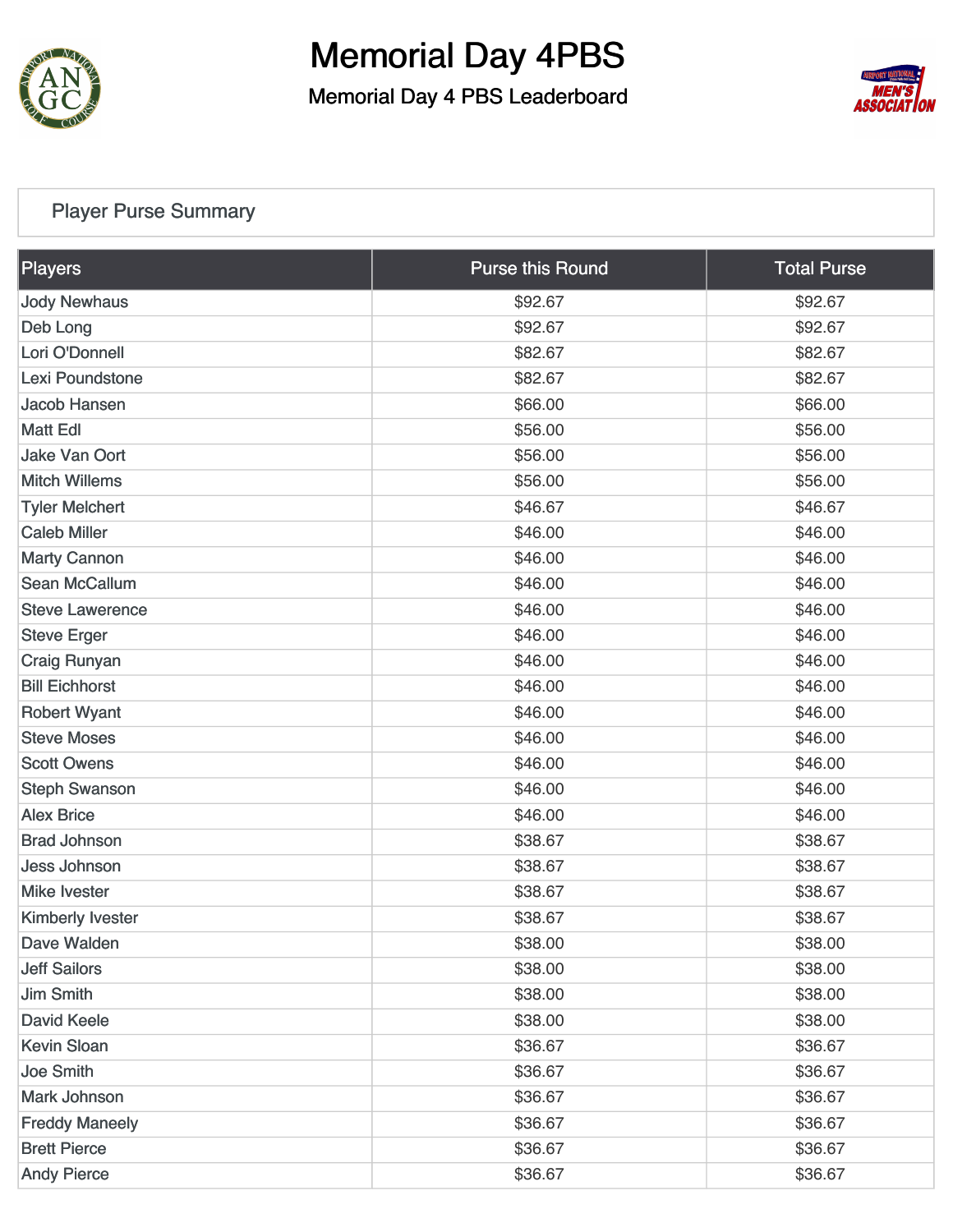



| <b>Derrick Bockenstedt</b> | \$36.67 | \$36.67 |
|----------------------------|---------|---------|
| <b>Trot Carey</b>          | \$36.00 | \$36.00 |
| <b>Andre Vlahos</b>        | \$36.00 | \$36.00 |
| <b>Steve Brost</b>         | \$36.00 | \$36.00 |
| <b>Ryan Urban</b>          | \$36.00 | \$36.00 |
| Darryl Johnson             | \$36.00 | \$36.00 |
| <b>Ron Kotaska</b>         | \$36.00 | \$36.00 |
| Ed Kotaska                 | \$36.00 | \$36.00 |
| <b>Dale Frank</b>          | \$36.00 | \$36.00 |
| <b>Dale Dilts</b>          | \$36.00 | \$36.00 |
| <b>Phil Hansen</b>         | \$36.00 | \$36.00 |
| <b>Ernie Schrage</b>       | \$36.00 | \$36.00 |
| <b>Craig Furnish</b>       | \$36.00 | \$36.00 |
| <b>Tim Vlahos</b>          | \$36.00 | \$36.00 |
| Cole Wright                | \$36.00 | \$36.00 |
| <b>Nolan Ruff</b>          | \$36.00 | \$36.00 |
| <b>Noah Neff</b>           | \$36.00 | \$36.00 |
| <b>Mary McDade</b>         | \$33.67 | \$33.67 |
| John McDade                | \$33.67 | \$33.67 |
| <b>Brenda Haendler</b>     | \$33.67 | \$33.67 |
| <b>Rik Haendler</b>        | \$33.67 | \$33.67 |
| <b>Kathy Mazzacco</b>      | \$32.00 | \$32.00 |
| <b>Craig Goetz</b>         | \$28.00 | \$28.00 |
| <b>Mell O'Donnell</b>      | \$28.00 | \$28.00 |
| <b>Gay Strunk</b>          | \$28.00 | \$28.00 |
| <b>Brett Wagner</b>        | \$28.00 | \$28.00 |
| <b>Gene Dontje</b>         | \$26.00 | \$26.00 |
| <b>Roger Hallquist</b>     | \$26.00 | \$26.00 |
| <b>Rob Frees</b>           | \$26.00 | \$26.00 |
| <b>Rob Schneidner</b>      | \$26.00 | \$26.00 |
| George Herman              | \$23.67 | \$23.67 |
| <b>Cassie Hindman</b>      | \$23.67 | \$23.67 |
| Keith Hindman              | \$23.67 | \$23.67 |
| Donna Ahee                 | \$23.67 | \$23.67 |
| <b>Donna Franks</b>        | \$22.00 | \$22.00 |
| <b>Nancy Dinius</b>        | \$22.00 | \$22.00 |
| <b>Linda Sweet</b>         | \$22.00 | \$22.00 |
| <b>Christy Whitham</b>     | \$17.00 | \$17.00 |
| <b>Lisa Shumaker</b>       | \$17.00 | \$17.00 |
| David Whitham              | \$17.00 | \$17.00 |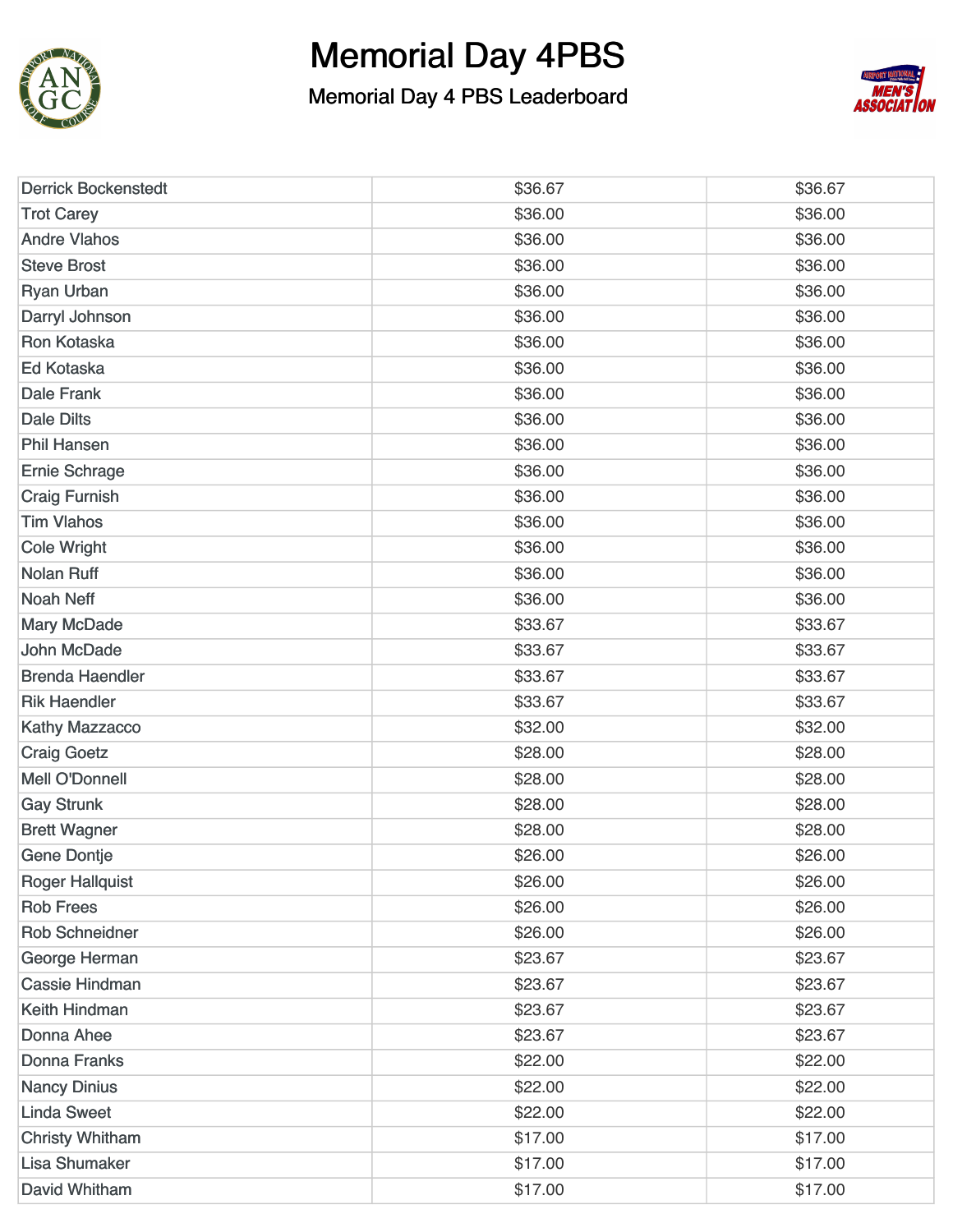



| <b>Chad Shumaker</b> | \$17.00    | \$17.00    |
|----------------------|------------|------------|
| Laura Hermanson      | \$10.00    | \$10.00    |
| <b>Total Purse</b>   | \$2,944.08 | \$2,944.08 |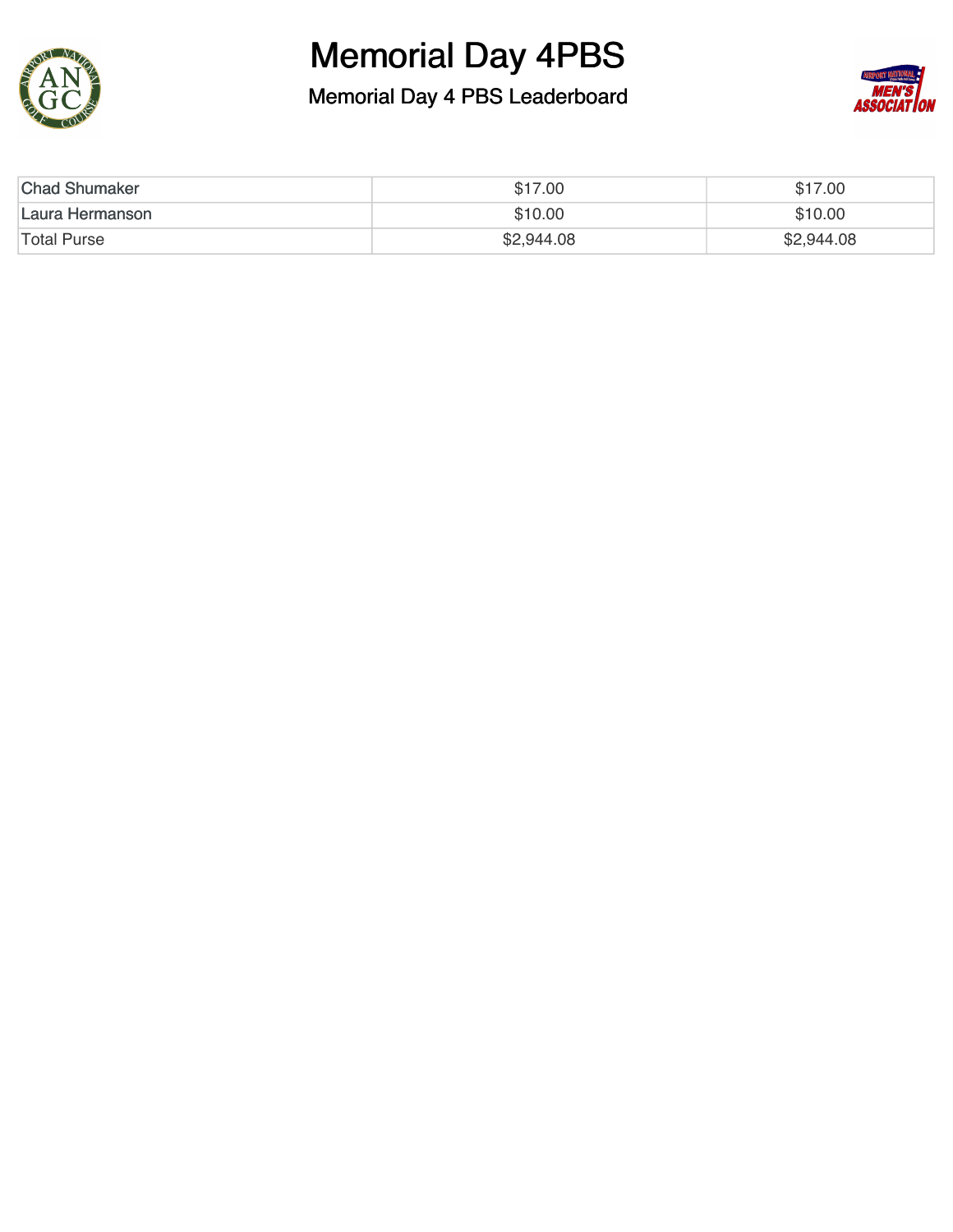

Memorial Day 4 PBS Leaderboard



#### [Open Division - Open Division](https://static.golfgenius.com/v2tournaments/8506368879751103299?called_from=&round_index=1)

|                      | <b>Championship Flight</b>              |                        |                              |              |
|----------------------|-----------------------------------------|------------------------|------------------------------|--------------|
| Pos.                 | Foursome                                | To Par<br><b>Gross</b> | Total<br><b>Gross</b>        | <b>Purse</b> |
| 1                    | Edl + Hansen + Willems + Van Oort       | $-14$                  | 49                           | \$224.00     |
| 2                    | Lawerence + Erger + Runyan + Eichhorst  | $-11$                  | 52                           | \$184.00     |
| 3                    | Furnish + Schrage + Hansen + Johnson    | -8                     | 55                           | \$144.00     |
| $\overline{4}$       | Ryan + Hoy + Jackson + Feldman          | $-8$                   | 55                           | \$0.00       |
| 5                    | Smith + Johnson + Maneely + Melchert    | $-7$                   | 56                           | \$0.00       |
| <b>First Flight</b>  |                                         |                        |                              |              |
| Pos.                 | Foursome                                | To Par<br><b>Gross</b> | Total<br><b>Gross</b>        | <b>Purse</b> |
| $\mathbf{1}$         | O'Donnell + Long + Newhaus + Poundstone | $-7$                   | 56                           | \$184.00     |
| 2                    | Carey + Neff + Ruff + Wright            | $-7$                   | 56                           | \$144.00     |
| 3                    | Schneidner + Frees + Hallquist + Dontje | $-7$                   | 56                           | \$104.00     |
| 4                    | Pierce + Pierce + Bockenstedt + Sloan   | $-5$                   | 58                           | \$0.00       |
| 5                    | Van Fleet + Hageman + Minart + Minart   | -3                     | 60                           | \$0.00       |
| <b>Second Flight</b> |                                         |                        |                              |              |
| Pos.                 | Foursome                                | To Par<br><b>Gross</b> | Total<br><b>Gross</b>        | <b>Purse</b> |
| 1                    | McCallum + Brice + Wyant + Miller       | -3                     | 60                           | \$184.00     |
| 2                    | Vlahos + Vlahos + Brost + Urban         | $-3$                   | 60                           | \$144.00     |
| 3                    | Horak + Reiling + Doerrfeld + Borkowski | $-2$                   | 61                           | \$0.00       |
| $\overline{4}$       | Miller + Kelly + Konicek + Longwell     | $-1$                   | 62                           | \$0.00       |
| 5                    | Houtz + Stevens + Houtz + Houtz         | $-1$                   | 62                           | \$0.00       |
| <b>Third Flight</b>  |                                         |                        |                              |              |
| Pos.                 | Foursome                                | To Par<br>Gross        | <b>Total</b><br><b>Gross</b> | <b>Purse</b> |
| $\mathbf{1}$         | Moses + Owens + Swanson + Cannon        | E                      | 63                           | \$184.00     |
| $\overline{c}$       | Kotaska + Kotaska + Frank + Dilts       | $+1$                   | 64                           | \$144.00     |
| 3                    | Kayse + lasmann + Gentry + Healy        | $+4$                   | 67                           | \$0.00       |
| 4                    | Bierer + Althoff + Bierer + Edwards     | $+7$                   | 70                           | \$0.00       |
|                      | Total Purse Allocated: \$1,640.00       |                        |                              |              |
|                      | <b>Championship Flight</b>              |                        |                              |              |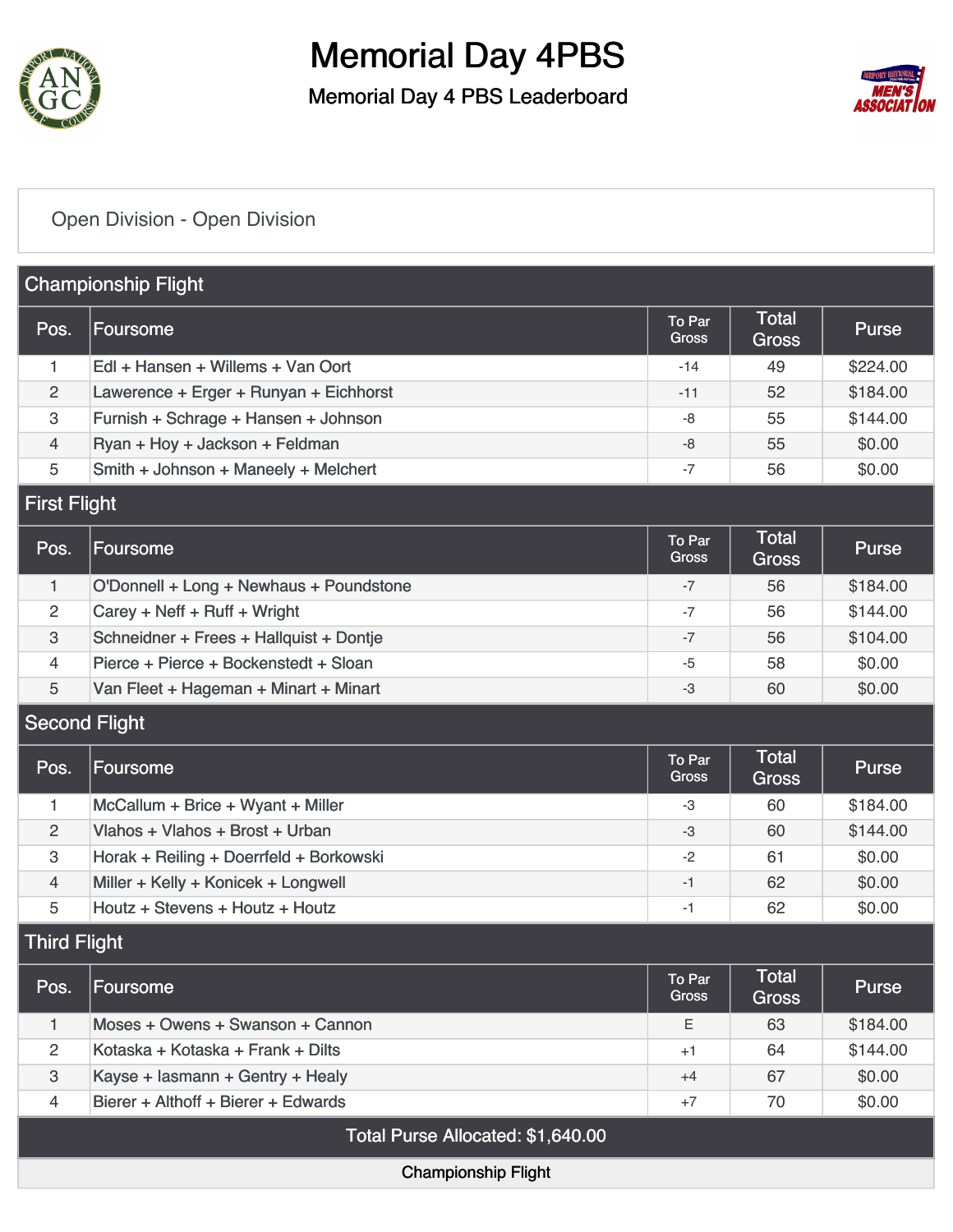



|                                                                        | 1              | $\overline{2}$            | 3                   | 4                      | 5              | 6                         | 7                            | 8                        | 9              |                                  | Out 10 11 12 13 14 15 16 17 |                |                |                |                |                |                |                |                |          | 18 In Total                             |
|------------------------------------------------------------------------|----------------|---------------------------|---------------------|------------------------|----------------|---------------------------|------------------------------|--------------------------|----------------|----------------------------------|-----------------------------|----------------|----------------|----------------|----------------|----------------|----------------|----------------|----------------|----------|-----------------------------------------|
| Matt Edl + Jacob Hansen + Mitch Willems<br>+ Jake Van Oort             | (3)            | $\circled{2}$             | 3                   | $\circled{3}$          | $\circled{3}$  | $\circled{2}$             | $\circled{3}$                | (3)                      | 3              | 25                               | $\circ$                     | $\circled{2}$  | (2)            | $\circled{3}$  | (2)            | 3              | 3              | (3)            |                | $(3)$ 24 | 49                                      |
| Steve Lawerence + Steve Erger + Craig<br>Runyan + Bill Eichhorst       | $\overline{4}$ | 3                         | (2)                 | (3)                    | $\circled{3}$  | $\circled{2}$             | $\circled{3}$                |                          | (2)            | 25                               | (3)                         | 3              | 3              | 4              | 3              | З              | ⊘              | (3)            | $(3)$ 27       |          | 52                                      |
| Craig Furnish + Ernie Schrage + Phil<br>Hansen + Darryl Johnson        | $\overline{4}$ | 3                         | (2)                 | 4                      | (3)            | $\circled{2}$             | $\circled{3}$                | (3)                      | 3              | 27                               | 4                           | 3              | 3              | 4              | 3              | (2)            | $\mathbf{3}$   | (3)            | (3)            | 28       | 55                                      |
| Martin Ryan + Doug Jackson + John Hoy<br>+ Tyler Feldman               | (3)            | (2)                       | 3                   | 4                      | (3)            | (2)                       | $\overline{4}$               | 4                        | (2)            | 27                               | 4                           | 3              | 3              | 4              | (2)            | 3              | 3              | (3)            | (3)            | 28       | 55                                      |
| Joe Smith + Mark Johnson + Freddy<br>Maneely + Tyler Melchert          | $\circled{3}$  | $\circled{2}$             | (2)                 | 4                      | 4              | 3                         | $\overline{4}$               | $\overline{\mathcal{A}}$ | 3              | 29                               | 4                           | 3              | 3              | 4              | 3              | 3              | (2)            | $\circled{2}$  |                | $(3)$ 27 | 56                                      |
|                                                                        |                |                           |                     |                        |                | <b>First Flight</b>       |                              |                          |                |                                  |                             |                |                |                |                |                |                |                |                |          |                                         |
|                                                                        | 1              | $\overline{2}$            | 3                   | 4                      | 5              |                           | 6<br>7                       |                          | 8              | 9 Out 10 11 12 13 14 15 16 17 18 |                             |                |                |                |                |                |                |                |                |          | In Total                                |
| Lori O'Donnell + Deb Long + Jody Newhaus<br>+ Lexi Poundstone          | 4              | 3                         | (2)                 | $\overline{4}$         | 4              | (2)                       | 4                            | ②                        |                | 3<br>28                          | $\overline{4}$              | 3              | 3              | 4              | 3              | 3              | (2)            | (3)            | (3)            | 28       | 56                                      |
| Trot Carey + Noah Neff + Nolan Ruff + Cole<br>Wright                   | $\circled{3}$  | $\mathbf{3}$              | $\circled{2}$       | $\circled{3}$          | (3)            | 3                         | $\circled{3}$                |                          | $\overline{4}$ | 3<br>27                          | 4                           | 3              | 3              | 4              | $\circled{2}$  | $\overline{4}$ | $\mathbf{3}$   | $\circled{3}$  | (3)            | 29       | 56                                      |
| Rob Schneidner + Rob Frees + Roger<br>Hallquist + Gene Dontje          | 4              | 3                         | 3                   | (3)                    | $\circled{2}$  | $\circled{2}$             | $\circled{3}$                |                          | 4              | 3<br>27                          | 4                           | 3              | $\circled{2}$  | (3)            | $\overline{4}$ | 3              | $\overline{4}$ | (3)            | (3)            | 29       | 56                                      |
| Brett Pierce + Andy Pierce + Derrick<br>Bockenstedt + Kevin Sloan      | 4              | 3                         | 3                   | (3)                    | (3)            | 3                         | 4                            | (3)                      |                | 29<br>$\mathbf{3}$               | $\overline{4}$              | 3              | 3              | 4              | 3              | $\overline{4}$ | 3              | (3)            | $\circled{2}$  | 29       | 58                                      |
| Cody Van Fleet + Steve Hageman + Dennis<br>Minart + Barb Minart        | $\circled{3}$  | $\mathbf{3}$              | 3                   | $\overline{4}$         | (3)            | $\overline{4}$            | $\circled{3}$                | $\overline{4}$           |                | 3<br>30                          | 4                           | 3              | $\overline{4}$ | 4              | 3              | 3              | 3              | (3)            | (3)            | 30       | 60                                      |
|                                                                        |                |                           |                     |                        |                |                           | <b>Second Flight</b>         |                          |                |                                  |                             |                |                |                |                |                |                |                |                |          |                                         |
|                                                                        | 1              |                           | $\overline{2}$<br>3 | 4                      | 5              | 6                         | $\overline{7}$               | 8                        | 9              |                                  |                             |                |                |                |                |                |                |                |                |          | Out 10 11 12 13 14 15 16 17 18 In Total |
| Sean McCallum + Alex Brice + Robert Wyant<br>+ Caleb Miller            | 4              | 3                         | 3                   | 4                      | 4              | (2)                       | 4                            | (3)                      | 3              | 30                               | $\overline{4}$              | (2)            | 3              | 4              | 3              | $\overline{4}$ | 3              | (3)            | 4              | 30       | 60                                      |
| Tim Vlahos + Andre Vlahos + Steve Brost +<br><b>Ryan Urban</b>         | 4              | 3                         | 3                   | 3                      | 4              | 3                         | (3)                          | (3)                      | 3              | 29                               | 4                           | 3              | $\overline{4}$ | 4              | 3              | 3              | 3              | $\overline{4}$ | (3)            | 31       | 60                                      |
| Ethan Horak + Brady Reiling + Christian<br>Doerrfeld + Brian Borkowski | $\overline{5}$ | 3                         | $\sqrt{4}$          | (3)                    | $\overline{4}$ | 3                         | 4                            | (3)                      | (2)            | 31                               | 4                           | 3              | $\boxed{4}$    | $\circled{3}$  | $\boxed{4}$    | $\circled{2}$  | (2)            | 4              | 4              | 30       | 61                                      |
| Eldy Miller + Dave Kelly + Matt Konicek +<br><b>Mike Longwell</b>      | $\overline{5}$ | $\ensuremath{\mathsf{3}}$ | 3                   | 4                      | (3)            | $\ensuremath{\mathsf{3}}$ | 4                            | (3)                      | 3              | 31                               | 4                           | 3              | $\overline{4}$ | $\overline{4}$ | 3              | 3              | 3              | $\overline{4}$ |                | (3)31    | 62                                      |
| Jeff Houtz + Jerry Stevens + Joe Houtz +<br><b>Justin Houtz</b>        | 4              | 3                         | З                   | (3)                    | $\overline{4}$ | 3                         | (3)                          | $\overline{4}$           | 3              | 30                               | 4                           |                | $(2)\sqrt{4}$  | $\boxed{5}$    | 3              | $\overline{4}$ | 3              | 4              |                | (3)32    | 62                                      |
|                                                                        |                |                           |                     |                        |                | <b>Third Flight</b>       |                              |                          |                |                                  |                             |                |                |                |                |                |                |                |                |          |                                         |
|                                                                        |                | 1                         | $\overline{2}$      | 3                      | 4              | 5                         | 6                            | 7                        | 8              | 9                                |                             |                |                |                |                |                |                |                |                |          | Out 10 11 12 13 14 15 16 17 18 In Total |
| Steve Moses + Scott Owens + Steph<br>Swanson + Marty Cannon            |                | 4                         | 3                   | (3)<br>$\vert 4 \vert$ |                | $\overline{4}$            | 3<br>4                       | (3)                      |                | 3<br>31                          | 4                           | $\overline{4}$ | $\overline{4}$ | 4              | 3              | (2)            | 3              | 4              | $\overline{4}$ | 32       | 63                                      |
| Ron Kotaska + Ed Kotaska + Dale Frank +<br><b>Dale Dilts</b>           |                | $\overline{4}$            | 3                   | 3<br>4                 |                | $\circled{3}$             | 3<br>4                       | 4                        |                | 31<br>3                          | 4                           | 3              | $\overline{4}$ | $\overline{4}$ | 3              | 3              | $\overline{4}$ | $\overline{4}$ | $\overline{4}$ | 33       | 64                                      |
| Sean Kayse + Pat lasmann + Doug Gentry +<br><b>Glenn Healy</b>         |                | $\overline{5}$            | 3                   | (3)<br>$\vert 4 \vert$ | $\circled{3}$  |                           | $\circled{3}$<br>$\boxed{4}$ | $\boxed{5}$              |                | 34<br>$\overline{4}$             | 4                           | 3              | $\overline{4}$ | $\overline{5}$ | 3              | 3              | 3              | 4              | 4              | 33       | 67                                      |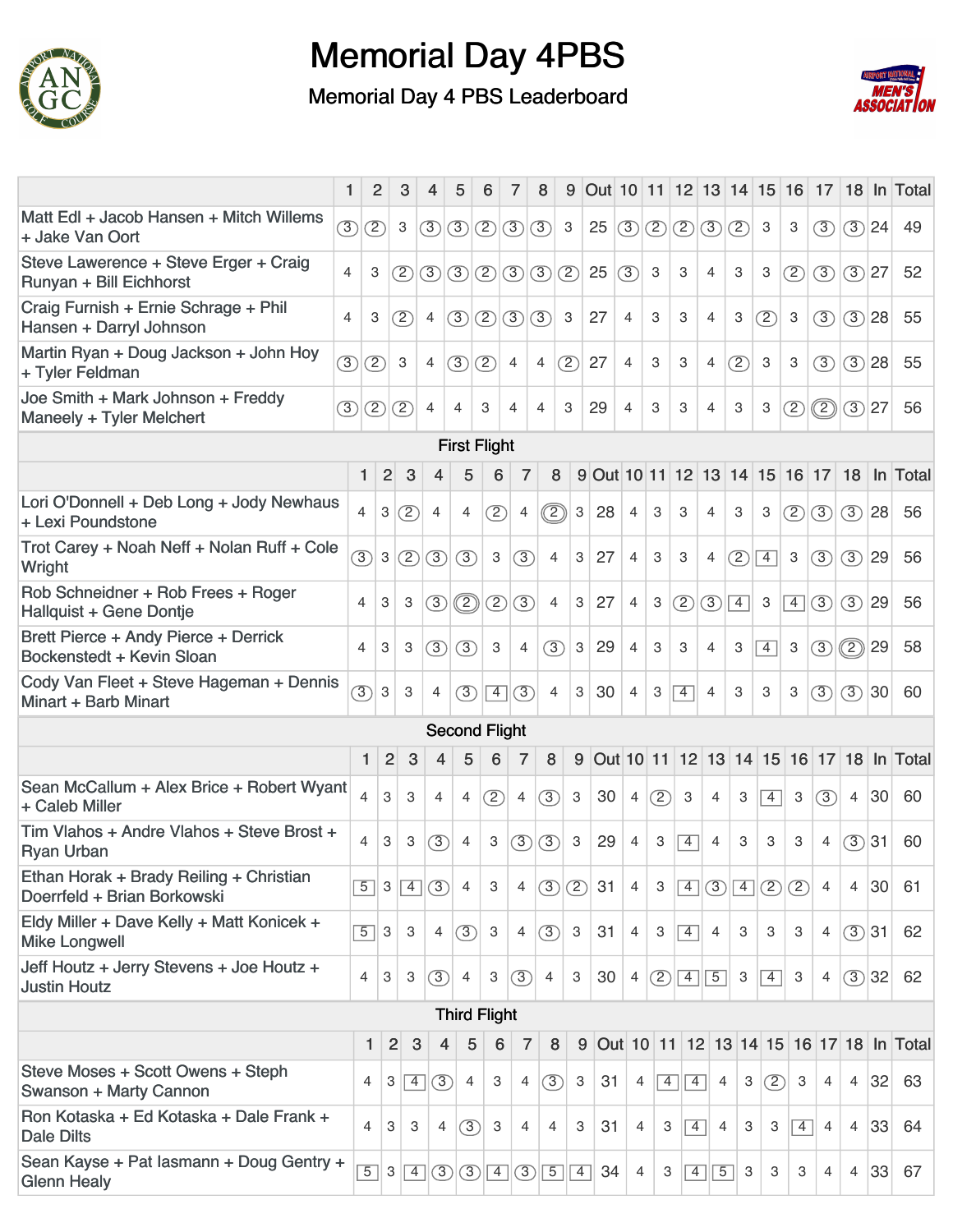



| <b>Daltor</b><br>$\sim$<br>Althofi<br><b>Bob</b><br><b>Bierer</b><br>. Bierer<br>∴Norm<br>Rob<br>dwar |  |  |  |  |  | $\overline{\phantom{0}}$ |  |  | 34 |  | $\sqrt{ }$ | $\sqrt{1}$ |  |  |  |  |  | 36 |  | 70 |
|-------------------------------------------------------------------------------------------------------|--|--|--|--|--|--------------------------|--|--|----|--|------------|------------|--|--|--|--|--|----|--|----|
|-------------------------------------------------------------------------------------------------------|--|--|--|--|--|--------------------------|--|--|----|--|------------|------------|--|--|--|--|--|----|--|----|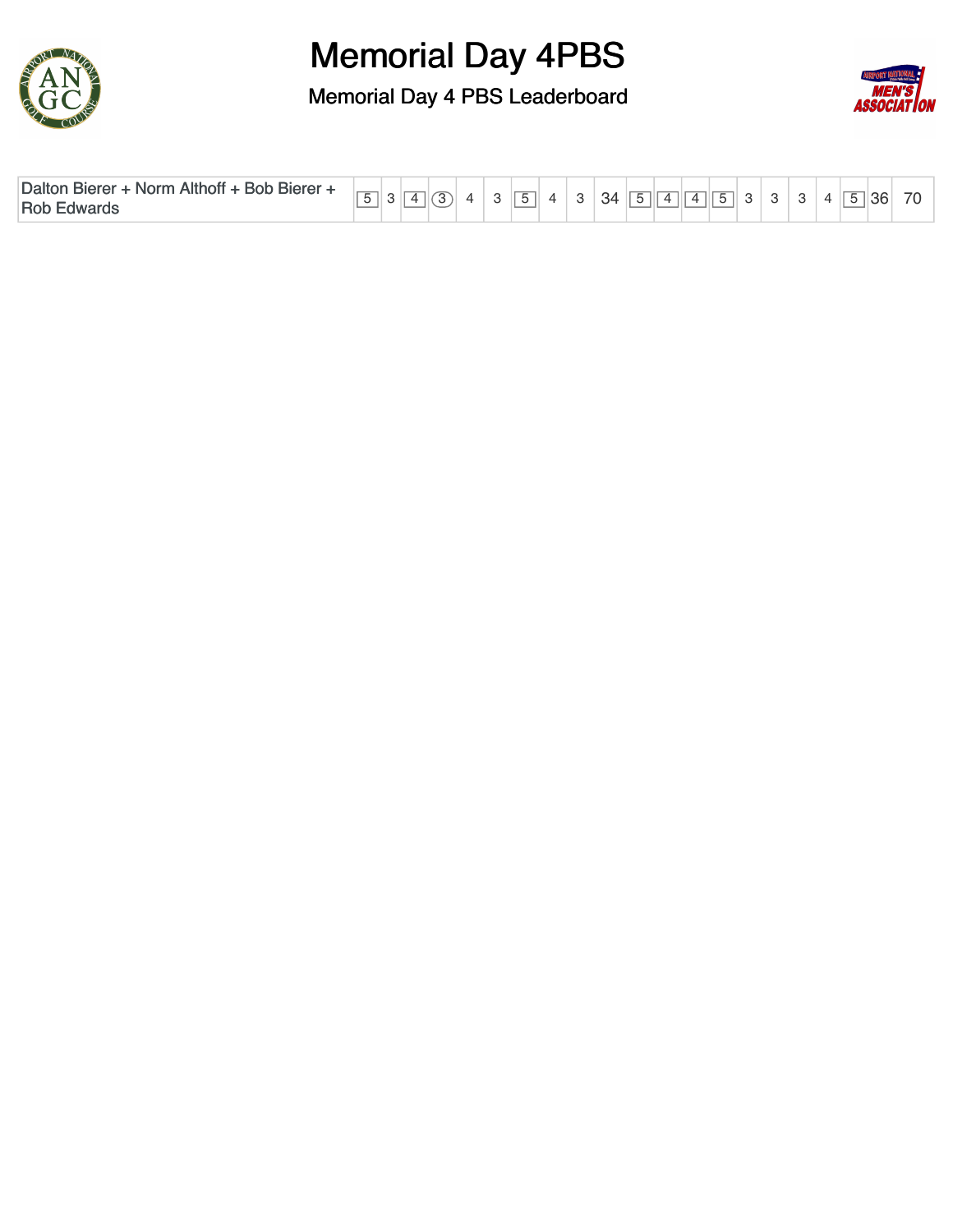

Memorial Day 4 PBS Leaderboard



#### [Senior Division - Senior Division](https://static.golfgenius.com/v2tournaments/8506369964029018948?called_from=&round_index=1)

|                     | <b>Senior Championship Flight</b>           |                            |                |   |                |                |     |                |                |     |           |                |                        |   |   |                              |   |   |                |     |              |                                               |
|---------------------|---------------------------------------------|----------------------------|----------------|---|----------------|----------------|-----|----------------|----------------|-----|-----------|----------------|------------------------|---|---|------------------------------|---|---|----------------|-----|--------------|-----------------------------------------------|
| Pos.                | Foursome                                    |                            |                |   |                |                |     |                |                |     |           |                | To Par<br><b>Gross</b> |   |   | <b>Total</b><br><b>Gross</b> |   |   |                |     | <b>Purse</b> |                                               |
| 1                   | Smith + Sailors + Walden + Keele            |                            |                |   |                |                |     |                |                |     |           |                | $-5$                   |   |   | 58                           |   |   |                |     | \$152.00     |                                               |
| 2                   | O'Donnell + Strunk + Goetz + Wagner         |                            |                |   |                |                |     |                |                |     |           |                |                        |   |   | 59                           |   |   |                |     | \$112.00     |                                               |
| 3                   | Ask + Samek + Suchan + Wise                 |                            |                |   |                |                |     |                |                |     |           |                |                        |   |   | 62                           |   |   |                |     | \$0.00       |                                               |
|                     | <b>Total Purse Allocated: \$264.00</b>      |                            |                |   |                |                |     |                |                |     |           |                |                        |   |   |                              |   |   |                |     |              |                                               |
|                     |                                             | Senior Championship Flight |                |   |                |                |     |                |                |     |           |                |                        |   |   |                              |   |   |                |     |              |                                               |
|                     |                                             |                            |                |   |                |                |     |                |                |     |           |                |                        |   |   |                              |   |   |                |     |              |                                               |
|                     |                                             | $\blacksquare$             | $\overline{2}$ | 3 | $\overline{4}$ | 5              | 6   | $\overline{7}$ | 8              | 9   | Out 10 11 |                |                        |   |   |                              |   |   |                |     |              | 12   13   14   15   16   17   18   In   Total |
| David Keele         | Jim Smith + Jeff Sailors + Dave Walden +    | $\overline{4}$             | 3              | 3 | $\overline{4}$ | $\circled{3}$  | 3   | 4              | $\overline{4}$ | (2) | 30        | (3)            | 3                      | 3 | 4 | 3                            | 3 | 3 | (3)            | (3) | 28           | 58                                            |
| <b>Brett Wagner</b> | Mell O'Donnell + Gay Strunk + Craig Goetz + | $\overline{4}$             | 3              | 3 | $\circled{3}$  | $\overline{4}$ | (2) | $\overline{4}$ | (3)            | 3   | 29        | $\overline{4}$ | 3                      | 3 | 4 | 3                            | 3 | 3 | $\overline{4}$ | (3) | 30           | 59                                            |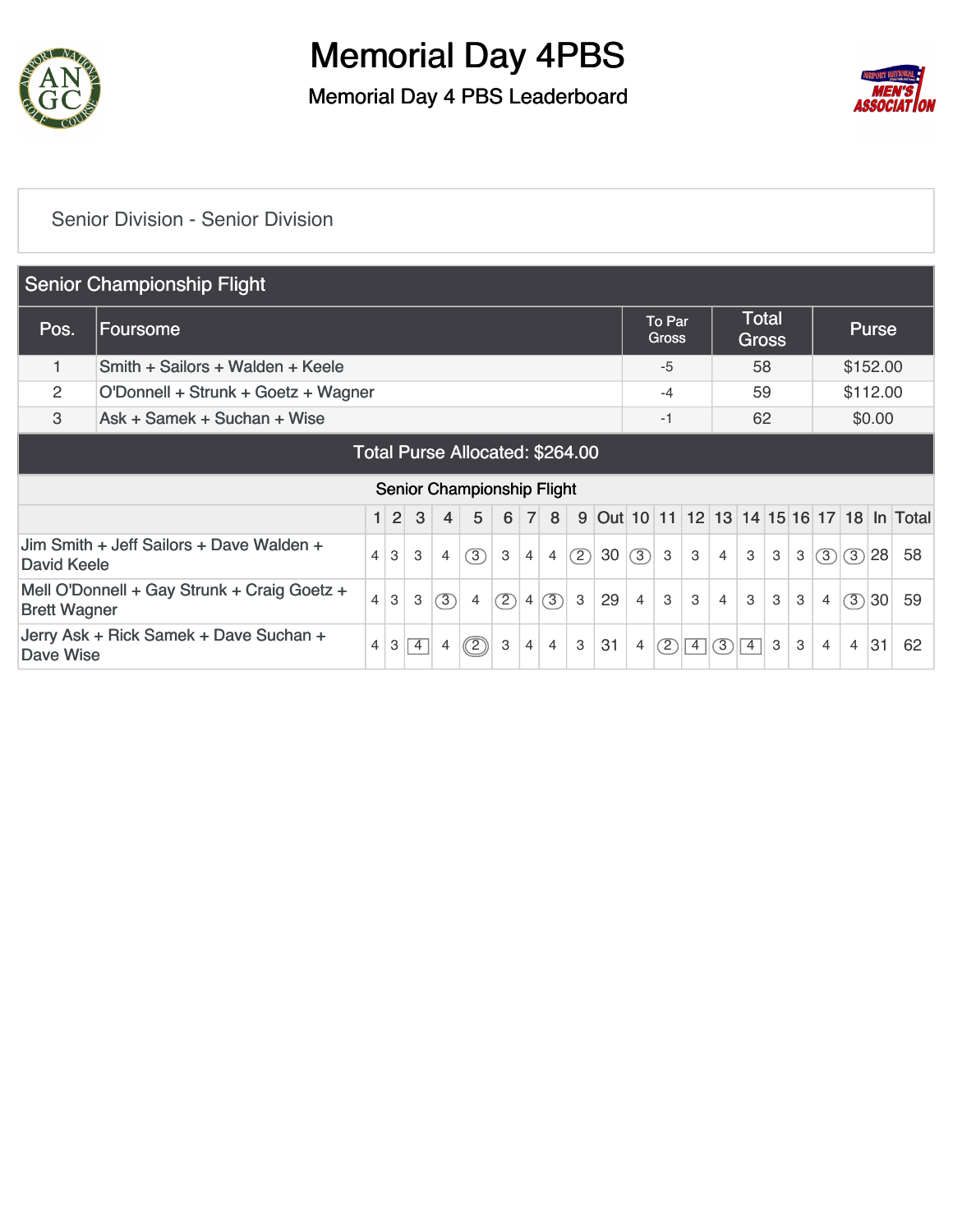

Memorial Day 4 PBS Leaderboard



#### [Women's Division - Women's Division](https://static.golfgenius.com/v2tournaments/8506370942375592773?called_from=&round_index=1)

|                                | <b>Women's Championship Flight</b>                                                                                                                                                                                                                    |                                    |  |  |  |  |  |  |  |  |  |  |                        |                |                |   |                              |   |                |                |              |    |
|--------------------------------|-------------------------------------------------------------------------------------------------------------------------------------------------------------------------------------------------------------------------------------------------------|------------------------------------|--|--|--|--|--|--|--|--|--|--|------------------------|----------------|----------------|---|------------------------------|---|----------------|----------------|--------------|----|
| Pos.                           | Foursome                                                                                                                                                                                                                                              |                                    |  |  |  |  |  |  |  |  |  |  | To Par<br><b>Gross</b> |                |                |   | <b>Total</b><br><b>Gross</b> |   |                |                | <b>Purse</b> |    |
|                                | Franks + Dinius + Sweet + Mazzacco                                                                                                                                                                                                                    |                                    |  |  |  |  |  |  |  |  |  |  |                        | $+11$          |                |   | 74                           |   |                |                | \$88.00      |    |
| Total Purse Allocated: \$88.00 |                                                                                                                                                                                                                                                       |                                    |  |  |  |  |  |  |  |  |  |  |                        |                |                |   |                              |   |                |                |              |    |
|                                |                                                                                                                                                                                                                                                       | <b>Women's Championship Flight</b> |  |  |  |  |  |  |  |  |  |  |                        |                |                |   |                              |   |                |                |              |    |
|                                |                                                                                                                                                                                                                                                       |                                    |  |  |  |  |  |  |  |  |  |  |                        |                |                |   |                              |   |                |                |              |    |
|                                | 1 2 3 4 5 6 7 8 9 0ut 10 11 12 13 14 15 16 17 18 In Total<br>Donna Franks + Nancy Dinius + Linda Sweet +<br>$\overline{5}$<br>$\overline{5}$<br>$\overline{4}$<br>36<br>$\overline{5}$<br>$\overline{4}$<br>3<br>3<br>3<br>4<br><b>Kathy Mazzacco</b> |                                    |  |  |  |  |  |  |  |  |  |  |                        | $\overline{4}$ | $\overline{5}$ | 3 | $\sqrt{5}$                   | 3 | $\overline{5}$ | $\overline{4}$ | 38           | 74 |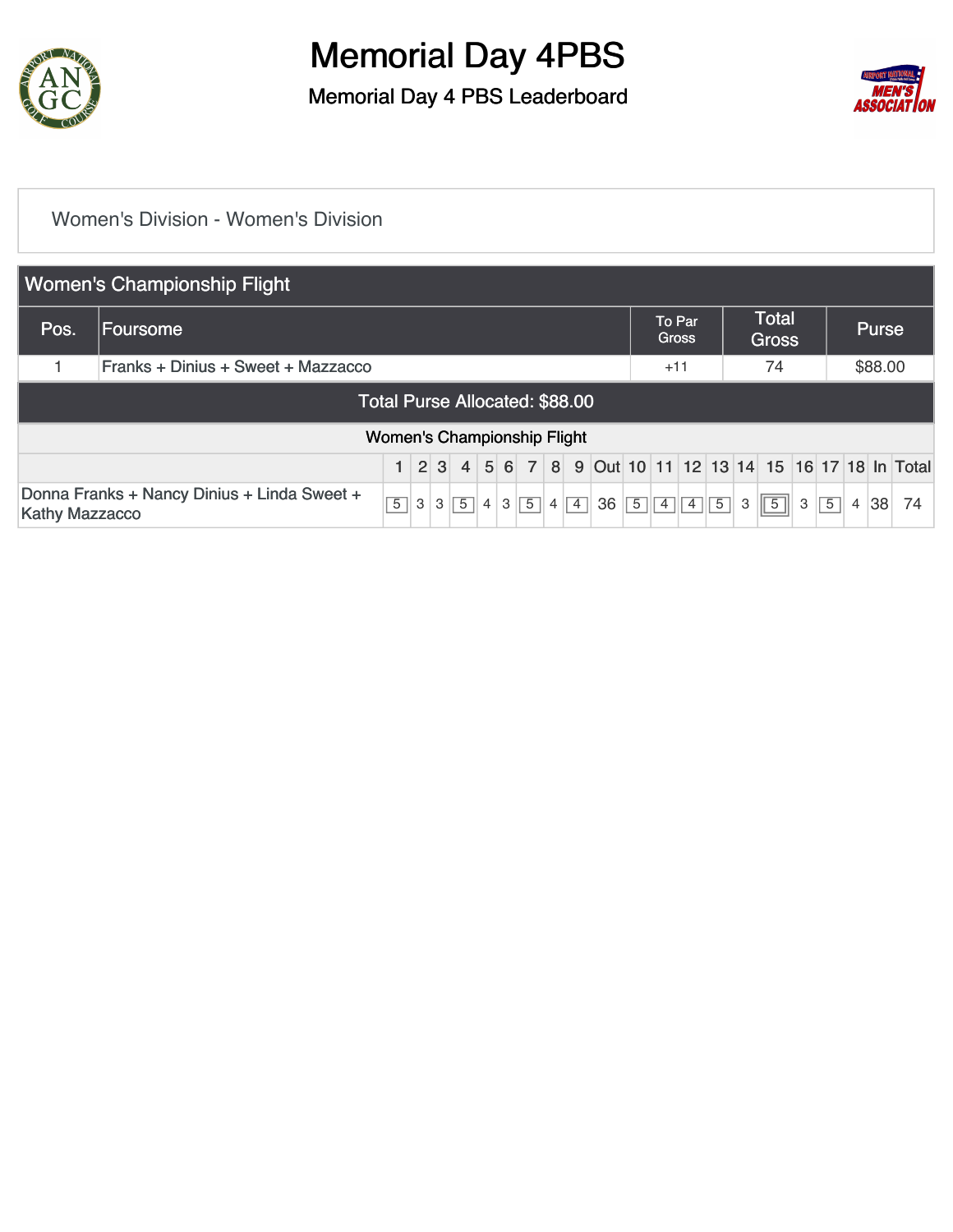

Memorial Day 4 PBS Leaderboard



#### [Mixed Division - Mixed Division](https://static.golfgenius.com/v2tournaments/8506371933539959622?called_from=&round_index=1)

|      | <b>Mixed Championship Flight</b>                                      |                |                |   |                |                                  |                |                |                |                |    |                    |   |                |                               |                |                |                              |               |                |              |          |
|------|-----------------------------------------------------------------------|----------------|----------------|---|----------------|----------------------------------|----------------|----------------|----------------|----------------|----|--------------------|---|----------------|-------------------------------|----------------|----------------|------------------------------|---------------|----------------|--------------|----------|
| Pos. | Foursome                                                              |                |                |   |                |                                  |                |                |                |                |    |                    |   |                | <b>To Par</b><br><b>Gross</b> |                |                | <b>Total</b><br><b>Gross</b> |               |                | <b>Purse</b> |          |
|      | Ivester + Johnson + Ivester + Johnson                                 |                |                |   |                |                                  |                |                |                |                |    |                    |   |                | $-2$                          |                | 61             |                              |               |                | \$108.00     |          |
| 2    | Whitham + Shumaker + Whitham + Shumaker                               |                |                |   |                |                                  |                |                |                |                |    |                    |   |                | -1                            |                |                | 62                           |               |                | \$68.00      |          |
| 3    | Faulkner + Hermanson + Williams + Faulkner                            |                |                |   |                |                                  |                |                |                |                |    |                    |   |                |                               |                | 69             |                              |               |                | \$0.00       |          |
| 4    | Whitham + Whitham + Shumaker + Miller                                 |                |                |   |                |                                  |                |                |                |                |    |                    |   |                |                               |                |                | 70                           |               |                | \$0.00       |          |
|      | Total Purse Allocated: \$176.00                                       |                |                |   |                |                                  |                |                |                |                |    |                    |   |                |                               |                |                |                              |               |                |              |          |
|      |                                                                       |                |                |   |                | <b>Mixed Championship Flight</b> |                |                |                |                |    |                    |   |                |                               |                |                |                              |               |                |              |          |
|      |                                                                       |                | 2              | 3 | $\overline{4}$ | 5                                | 6              | $\overline{7}$ | 8              | 9              |    | Out 10 11 12 13 14 |   |                |                               |                | 15             |                              |               | $16$ 17 18     |              | In Total |
|      | Mike Ivester + Brad Johnson + Kimberly<br>Ivester + Jess Johnson      | 4              | 3              | 3 | 4              | (3)                              | 3              | $\overline{4}$ | (3)            | $\overline{4}$ | 31 | $\overline{4}$     | 3 | $\overline{4}$ | $\overline{4}$                | 3              | $\overline{4}$ | 3                            | (3)           | (2)            | 30           | 61       |
|      | David Whitham + Chad Shumaker +<br>Christy Whitham + Lisa Shumaker    | 4              | $\overline{4}$ | 3 | 4              | 3                                | 3              | $\overline{4}$ | 3              | 3              | 31 | $\boxed{6}$        | 3 | 3              | 4                             | 3              | 3              | 3                            | 3             | $\circled{3}$  | 31           | 62       |
|      | Rod Faulkner + Laura Hermanson +<br>Keton Williams + Bryanna Faulkner | $\sqrt{6}$     | 3              | 3 | 4              | $\overline{5}$                   | $\overline{4}$ | 4              | $\overline{4}$ | 3              | 36 | $\overline{4}$     | 3 | $\overline{4}$ | $\overline{5}$                | $\overline{4}$ | 3              | $\overline{4}$               | $\circled{3}$ | $\circled{3}$  | 33           | 69       |
|      | Jace Whitham + Brock Whitham + Jayden<br>Shumaker + Amy Miller        | $\overline{5}$ | $\overline{4}$ | 3 | $\overline{5}$ | 3                                | 3              | 4              | $\overline{4}$ | $\overline{4}$ | 35 | $\overline{4}$     | 3 | $\overline{4}$ | $\overline{4}$                | $\overline{4}$ | $\overline{5}$ | 3                            | 4             | $\overline{4}$ | 35           | 70       |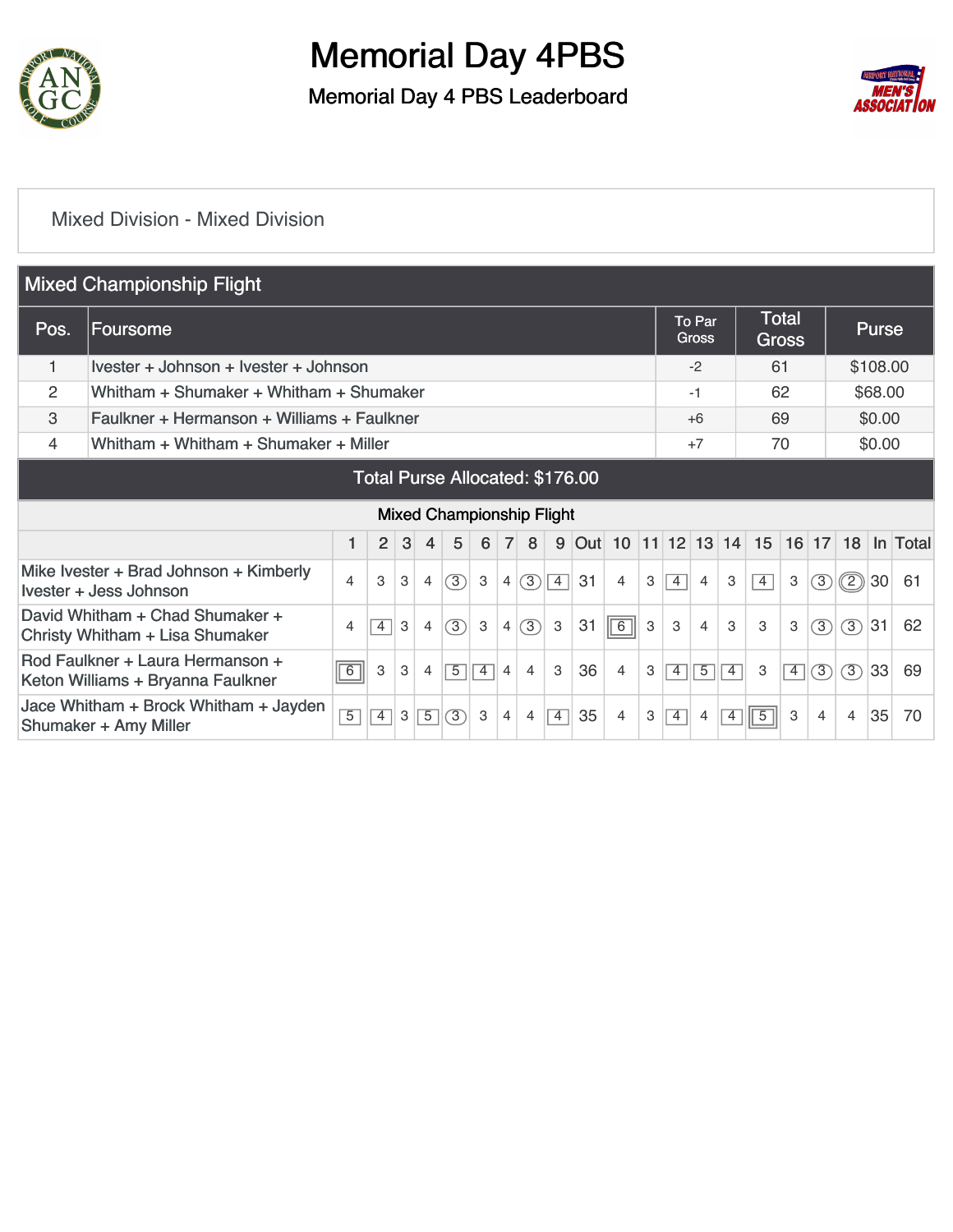

Memorial Day 4 PBS Leaderboard



#### [Senior Mixed Division - Senior Mixed Division](https://static.golfgenius.com/v2tournaments/8506372864172131143?called_from=&round_index=1)

|           | <b>Senior Mixed Championship Flight</b>                        |                |   |                |                |     |                                         |                |                |              |    |                |   |                        |                |   |                |                              |                |         |         |                                         |
|-----------|----------------------------------------------------------------|----------------|---|----------------|----------------|-----|-----------------------------------------|----------------|----------------|--------------|----|----------------|---|------------------------|----------------|---|----------------|------------------------------|----------------|---------|---------|-----------------------------------------|
| Pos.      | Foursome                                                       |                |   |                |                |     |                                         |                |                |              |    |                |   | To Par<br><b>Gross</b> |                |   |                | <b>Total</b><br><b>Gross</b> |                |         | Purse   |                                         |
|           | Haendler + Haendler + McDade + McDade                          |                |   |                |                |     |                                         |                |                |              |    |                |   | -1                     |                |   |                | 62                           |                |         | \$88.00 |                                         |
| 2         | Hindman + Hindman + Ahee + Herman                              |                |   |                |                |     |                                         |                |                |              |    |                |   |                        |                |   |                | 65                           |                |         | \$48.00 |                                         |
| 3         | Miller + Miller + Vagle + Vagle                                |                |   |                |                |     |                                         |                |                |              |    |                |   |                        |                |   |                | 67                           |                |         | \$0.00  |                                         |
|           | Total Purse Allocated: \$136.00                                |                |   |                |                |     |                                         |                |                |              |    |                |   |                        |                |   |                |                              |                |         |         |                                         |
|           |                                                                |                |   |                |                |     | <b>Senior Mixed Championship Flight</b> |                |                |              |    |                |   |                        |                |   |                |                              |                |         |         |                                         |
|           |                                                                |                | 2 | 3              | $\overline{4}$ | 5   | 6                                       | $\overline{7}$ | 8              | 9            |    |                |   |                        |                |   |                |                              |                |         |         | Out 10 11 12 13 14 15 16 17 18 In Total |
|           | Rik Haendler + Brenda Haendler + John<br>McDade + Mary McDade  | $\overline{5}$ | 3 | 3              | $\overline{4}$ | (3) | 3                                       | 4              | $\overline{4}$ | $\mathbf{3}$ | 32 | $\overline{4}$ | 3 | $\boxed{4}$            | (3)            | 3 | $\overline{4}$ | 3                            | (3)            |         | (3)30   | 62                                      |
|           | Cassie Hindman + Keith Hindman + Donna<br>Ahee + George Herman | $\overline{5}$ | 3 | 3              | $\overline{4}$ | 4   | $\overline{4}$                          | $\overline{5}$ | $\overline{4}$ | $\boxed{4}$  | 36 | $\overline{4}$ | 3 | $\vert 4 \vert$        | $\overline{4}$ | 3 | 3              | (2)                          | (3)            | $\circ$ | 29      | 65                                      |
| Pam Vagle | Bob Miller + Linda Miller + David Vagle +                      | $\overline{5}$ | 4 | $\overline{4}$ | $\overline{5}$ | 4   | 3                                       | 4              | $\overline{5}$ | 3            | 37 | $\overline{4}$ | 3 | 3                      | $\overline{4}$ | 3 | 3              | 3                            | $\overline{4}$ | (3)     | 30      | 67                                      |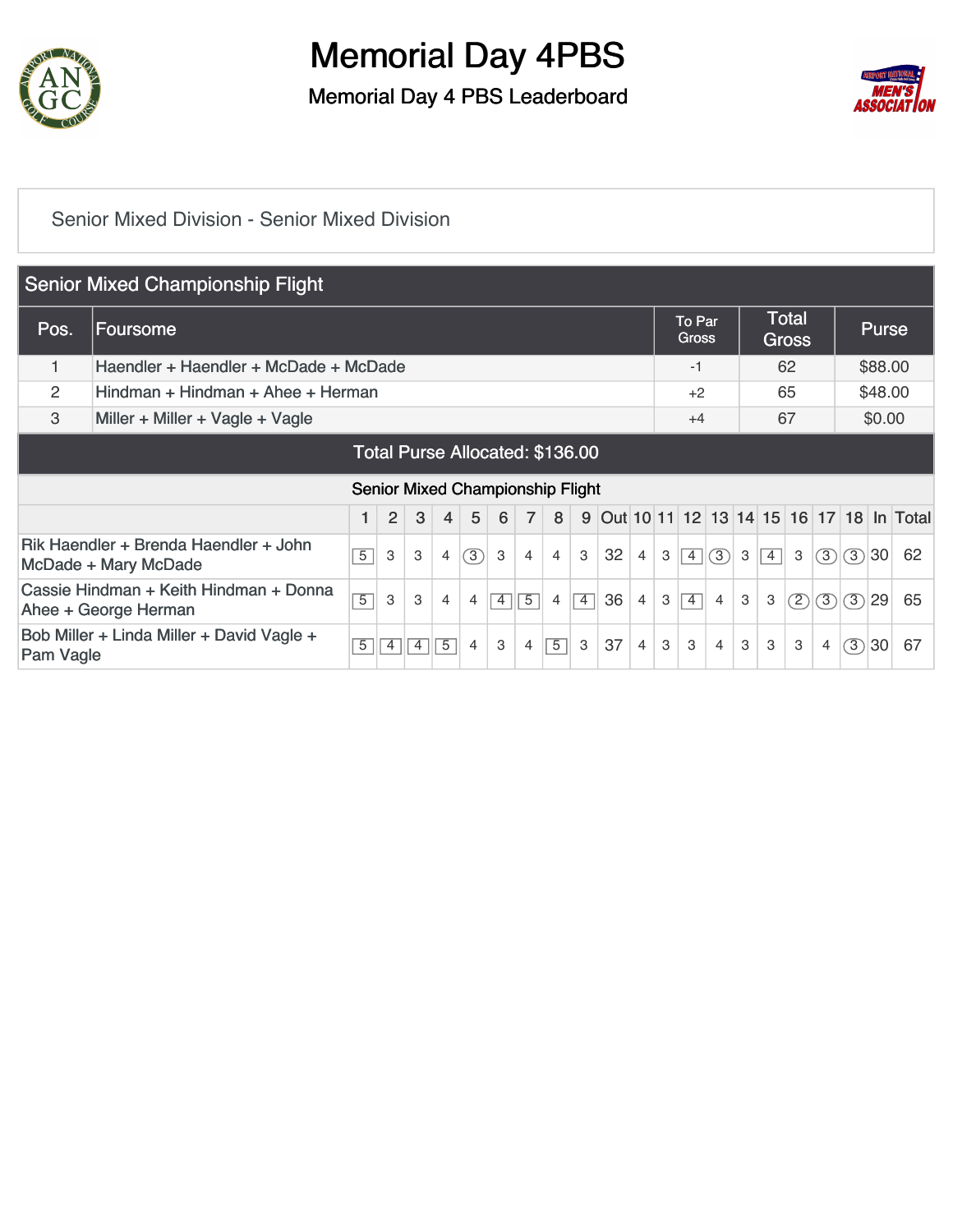

### Memorial Day 4PBS Memorial Day 4 PBS Leaderboard



#### [Open Skins - Skins](https://static.golfgenius.com/v2tournaments/8506373906641224520?called_from=&round_index=1)

| <b>Foursome</b>    |   |                |                                                    |                                                                             |   |                |                   |                |                 |            |                |     |   | <b>Skins</b>                                                                          |            |                | <b>Purse</b> |        |                |                |     | <b>Details</b> |                |             |
|--------------------|---|----------------|----------------------------------------------------|-----------------------------------------------------------------------------|---|----------------|-------------------|----------------|-----------------|------------|----------------|-----|---|---------------------------------------------------------------------------------------|------------|----------------|--------------|--------|----------------|----------------|-----|----------------|----------------|-------------|
|                    |   |                | Pierce + Pierce + Bockenstedt + Sloan              |                                                                             |   |                |                   |                |                 |            |                |     |   | 1                                                                                     |            |                | \$146.67     |        |                |                |     | Eagle on 18    |                |             |
|                    |   |                | Smith + Johnson + Maneely + Melchert               |                                                                             |   |                |                   |                |                 |            |                |     |   | 1                                                                                     |            |                | \$146.67     |        |                |                |     | Eagle on 17    |                |             |
|                    |   |                | O'Donnell + Long + Newhaus + Poundstone            |                                                                             |   |                |                   |                |                 |            |                |     |   | 1                                                                                     |            |                | \$146.67     |        |                |                |     | Eagle on 8     |                |             |
|                    |   |                | Total Purse Allocated: \$440.01                    |                                                                             |   |                |                   |                |                 |            |                |     |   |                                                                                       |            |                |              |        |                |                |     |                |                |             |
|                    |   | Hole Par Score | <b>Won</b>                                         |                                                                             |   |                |                   |                |                 |            |                |     |   |                                                                                       | <b>Tie</b> |                |              |        |                |                |     |                |                |             |
| 1                  | 4 | 3              |                                                    |                                                                             |   |                |                   |                |                 |            |                |     |   | Carey + Neff + Ruff + Wright, Edl + Hansen + Willems + Van Oort and 3 other           |            |                |              |        |                |                |     |                |                |             |
| 2                  | 3 | $\overline{c}$ |                                                    |                                                                             |   |                |                   |                |                 |            |                |     |   | Edl + Hansen + Willems + Van Oort, Ryan + Hoy + Jackson + Feldman and 1 other         |            |                |              |        |                |                |     |                |                |             |
| 3                  | 3 | $\overline{c}$ |                                                    |                                                                             |   |                |                   |                |                 |            |                |     |   | Carey + Neff + Ruff + Wright, Furnish + Schrage + Hansen + Johnson and 3 other        |            |                |              |        |                |                |     |                |                |             |
| 4                  | 4 | 3              |                                                    |                                                                             |   |                |                   |                |                 |            |                |     |   | Bierer + Althoff + Bierer + Edwards, Carey + Neff + Ruff + Wright and 10 other        |            |                |              |        |                |                |     |                |                |             |
| 5                  | 4 | $\overline{c}$ |                                                    |                                                                             |   |                |                   |                |                 |            |                |     |   | Ask + Samek + Suchan + Wise and Schneidner + Frees + Hallquist + Dontje               |            |                |              |        |                |                |     |                |                |             |
| 6                  | 3 | $\overline{c}$ |                                                    |                                                                             |   |                |                   |                |                 |            |                |     |   | Edl + Hansen + Willems + Van Oort, Furnish + Schrage + Hansen + Johnson and 6 other   |            |                |              |        |                |                |     |                |                |             |
| 7                  | 4 | 3              |                                                    | Carey + Neff + Ruff + Wright, Edl + Hansen + Willems + Van Oort and 7 other |   |                |                   |                |                 |            |                |     |   |                                                                                       |            |                |              |        |                |                |     |                |                |             |
| 8                  | 4 | 2              | O'Donnell + Long + Newhaus +<br>Poundstone         |                                                                             |   |                |                   |                |                 |            |                |     |   |                                                                                       |            |                |              |        |                |                |     |                |                |             |
| 9                  | 3 | $\overline{c}$ |                                                    |                                                                             |   |                |                   |                |                 |            |                |     |   | Horak + Reiling + Doerrfeld + Borkowski, Lawerence + Erger + Runyan + Eichhorst and 2 | other      |                |              |        |                |                |     |                |                |             |
| 10                 | 4 | 3              |                                                    |                                                                             |   |                |                   |                |                 |            |                |     |   | Edl + Hansen + Willems + Van Oort, Lawerence + Erger + Runyan + Eichhorst and 1 other |            |                |              |        |                |                |     |                |                |             |
| 11                 | 3 | $\overline{c}$ |                                                    |                                                                             |   |                |                   |                |                 |            |                |     |   | Ask + Samek + Suchan + Wise, Edl + Hansen + Willems + Van Oort and 2 other            |            |                |              |        |                |                |     |                |                |             |
| 12                 | 3 | 2              |                                                    |                                                                             |   |                |                   |                |                 |            |                |     |   | Edl + Hansen + Willems + Van Oort and Schneidner + Frees + Hallquist + Dontje         |            |                |              |        |                |                |     |                |                |             |
| 13                 | 4 | 3              |                                                    |                                                                             |   |                |                   |                |                 |            |                |     |   | Ask + Samek + Suchan + Wise, Edl + Hansen + Willems + Van Oort and 2 other            |            |                |              |        |                |                |     |                |                |             |
| 14                 | 3 | 2              |                                                    |                                                                             |   |                |                   |                |                 |            |                |     |   | Carey + Neff + Ruff + Wright, Edl + Hansen + Willems + Van Oort and 1 other           |            |                |              |        |                |                |     |                |                |             |
| 15                 | 3 | 2              |                                                    |                                                                             |   |                |                   |                |                 |            |                |     |   | Furnish + Schrage + Hansen + Johnson, Horak + Reiling + Doerrfeld + Borkowski and 1   | other      |                |              |        |                |                |     |                |                |             |
| 16                 | 3 | 2              |                                                    |                                                                             |   |                |                   |                |                 |            |                |     |   | Horak + Reiling + Doerrfeld + Borkowski, Lawerence + Erger + Runyan + Eichhorst and 2 | other      |                |              |        |                |                |     |                |                |             |
| 17                 | 4 | 2              | Smith + Johnson + Maneely + Melchert               |                                                                             |   |                |                   |                |                 |            |                |     |   |                                                                                       |            |                |              |        |                |                |     |                |                |             |
| 18                 | 4 | $\overline{c}$ | Pierce + Pierce + Bockenstedt + Sloan              |                                                                             |   |                |                   |                |                 |            |                |     |   |                                                                                       |            |                |              |        |                |                |     |                |                |             |
|                    |   |                |                                                    |                                                                             | 1 | $\vert$ 2      | $\mathbf{3}$      | 4              | $\overline{5}$  | $6 \mid$   | $\overline{7}$ | 8   |   | 9 Out 10 11 12 13 14 15 16 17                                                         |            |                |              |        |                |                |     |                |                | 18 In Total |
| <b>Kevin Sloan</b> |   |                | Brett Pierce + Andy Pierce + Derrick Bockenstedt + |                                                                             | 4 | $\mathbf{3}$   | $3 \mid 3 \mid$   |                | $3 \mid 3 \mid$ |            | $\overline{4}$ | 3   | 3 | 0                                                                                     | 4          | 3              | 3            | 3<br>4 | $\overline{4}$ | 3              | 3   | (2)            | 1              | 1           |
| <b>Melchert</b>    |   |                | Joe Smith + Mark Johnson + Freddy Maneely + Tyler  |                                                                             | 3 | $\overline{2}$ | $\vert 2 \vert$   | $\overline{4}$ | $\overline{4}$  | 3          | $\overline{4}$ | 4   | 3 | 0                                                                                     | 4          | 3              | 3            | 3<br>4 | 3              | $\overline{c}$ | (2` | 3              | 1              | 1.          |
| Poundstone         |   |                | Lori O'Donnell + Deb Long + Jody Newhaus + Lexi    |                                                                             | 4 |                | $3 \mid 2 \mid 4$ |                | $\overline{4}$  | $\sqrt{2}$ | 4              | (2) | 3 | 1                                                                                     | 4          | 3              | 3            | 3<br>4 | З              | $\overline{2}$ | 3   | 3              | $\overline{0}$ | 1           |
|                    |   |                | Jerry Ask + Rick Samek + Dave Suchan + Dave Wise   |                                                                             | 4 | 3              | $4 \mid 4$        |                | $2 \mid 3$      |            | $\overline{4}$ | 4   | 3 | 0                                                                                     | 4          | $\overline{c}$ | 4            | 3<br>4 | 3              | 3              | 4   | 4              | 0              | 0           |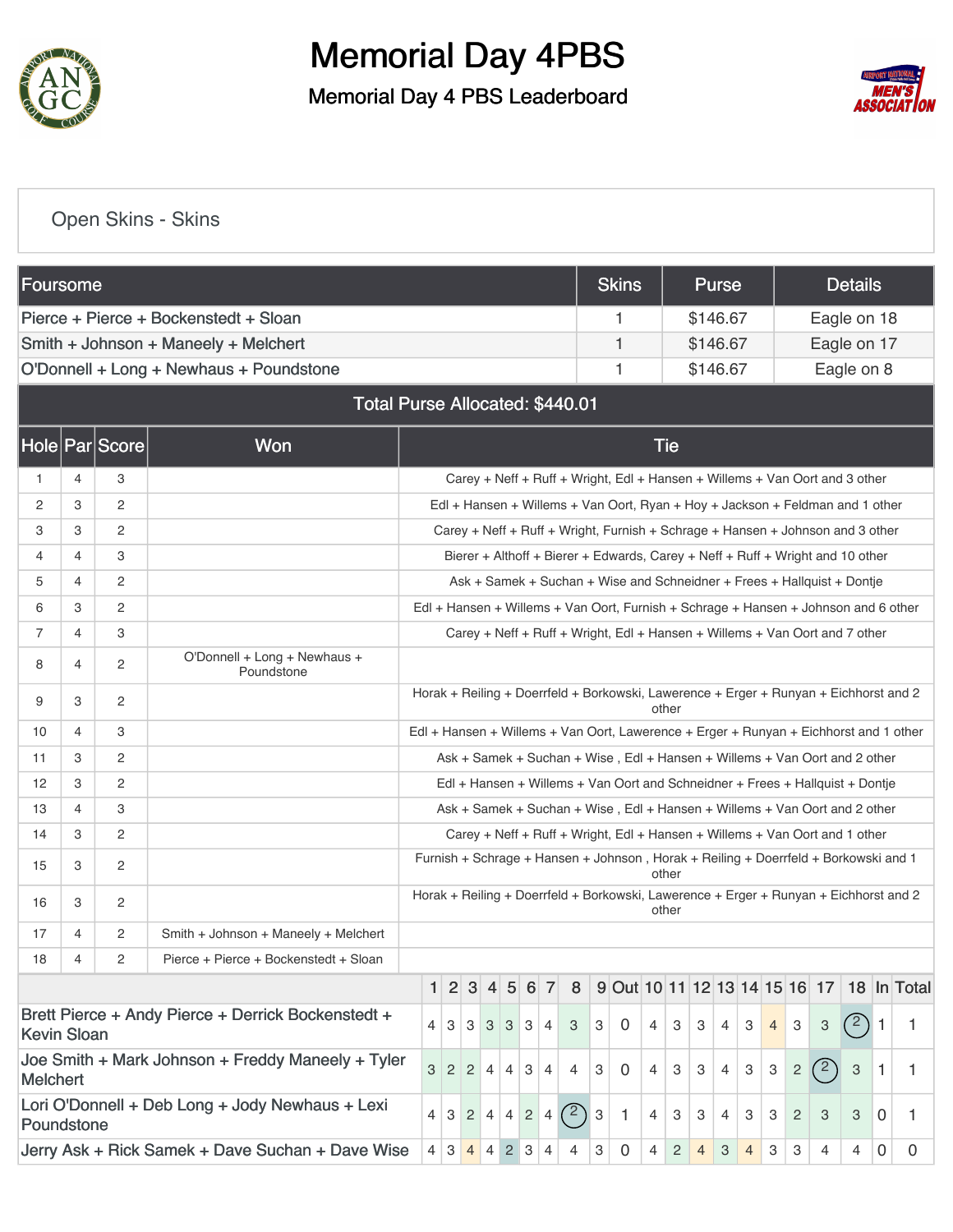

Memorial Day 4 PBS Leaderboard



| Martin Ryan + Doug Jackson + John Hoy + Tyler<br>Feldman                      | 3              | $\overline{2}$ | 3              | $\overline{4}$ | 3                         | $\overline{2}$ | $\overline{4}$ | 4              | $\overline{2}$ | $\Omega$       | 4              | 3              | 3              | 4                       | $\overline{2}$ | 3              | 3              | 3              | 3              | $\Omega$       | 0            |
|-------------------------------------------------------------------------------|----------------|----------------|----------------|----------------|---------------------------|----------------|----------------|----------------|----------------|----------------|----------------|----------------|----------------|-------------------------|----------------|----------------|----------------|----------------|----------------|----------------|--------------|
| Steve Moses + Scott Owens + Steph Swanson +<br><b>Marty Cannon</b>            | 4              | 3              | $\overline{4}$ | $\mathbf{3}$   | $\overline{4}$            | 3              | $\overline{4}$ | 3              | 3              | 0              | 4              | $\overline{4}$ | $\overline{4}$ | $\overline{4}$          | 3              | $\overline{2}$ | 3              | 4              | $\overline{4}$ | $\Omega$       | 0            |
| Trot Carey + Noah Neff + Nolan Ruff + Cole Wright                             | 3              | $\mathbf{3}$   | $\overline{2}$ | $\overline{3}$ | $\ensuremath{\mathsf{3}}$ | 3              | 3              | 4              | 3              | $\overline{0}$ | 4              | 3              | 3              | $\overline{4}$          | $\overline{2}$ | $\overline{4}$ | 3              | 3              | 3              | $\overline{0}$ | 0            |
| Sean Kayse + Pat lasmann + Doug Gentry + Glenn<br><b>Healy</b>                | 5              | 3              | $\overline{4}$ | $\mathbf{3}$   | $\overline{3}$            | $\overline{4}$ | 3              | 5              | 4              | $\Omega$       | $\overline{4}$ | 3              | $\overline{4}$ | 5                       | 3              | 3              | 3              | 4              | $\overline{4}$ | $\Omega$       | 0            |
| Dalton Bierer + Norm Althoff + Bob Bierer + Rob<br><b>Edwards</b>             | 5              | 3              | $\overline{4}$ | 3              | $\overline{4}$            | 3              | 5              | 4              | 3              | $\Omega$       | 5              | $\overline{4}$ | $\overline{4}$ | 5                       | 3              | 3              | 3              | 4              | 5              | $\Omega$       | 0            |
| Rob Schneidner + Rob Frees + Roger Hallquist +<br><b>Gene Dontje</b>          | 4              | 3              | 3              | 3              | $\overline{2}$            | $\overline{2}$ | 3              | 4              | 3              | $\Omega$       | $\overline{4}$ | 3              | $\overline{2}$ | 3                       | $\overline{4}$ | 3              | $\overline{4}$ | 3              | 3              | $\Omega$       | 0            |
| Cody Van Fleet + Steve Hageman + Dennis Minart +<br><b>Barb Minart</b>        | 3              | 3              | 3              | $\overline{4}$ | 3                         | $\overline{4}$ | 3              | $\overline{4}$ | 3              | $\Omega$       | 4              | 3              | $\overline{4}$ | 4                       | 3              | 3              | 3              | 3              | 3              | $\Omega$       | 0            |
| Ron Kotaska + Ed Kotaska + Dale Frank + Dale Dilts                            | $\overline{4}$ | 3              | 3              | $\overline{4}$ | 3                         | 3              | $\overline{4}$ | $\overline{4}$ | 3              | $\overline{0}$ | $\overline{4}$ | 3              | $\overline{4}$ | 4                       | 3              | 3              | $\overline{4}$ | $\overline{4}$ | $\overline{4}$ | $\overline{0}$ | 0            |
| Tim Vlahos + Andre Vlahos + Steve Brost + Ryan<br>Urban                       | 4              | 3              | 3              | 3              | $\overline{4}$            | 3              | 3              | 3              | 3              | 0              | 4              | 3              | 4              | 4                       | 3              | 3              | 3              | $\overline{4}$ | 3              | 0              | 0            |
| Craig Furnish + Ernie Schrage + Phil Hansen + Darryl<br>Johnson               | 4              | 3              | $\overline{2}$ | $\overline{4}$ | 3                         | 2              | 3              | 3              | 3              | $\Omega$       | $\overline{4}$ | 3              | 3              | $\overline{4}$          | 3              | $\overline{2}$ | 3              | 3              | 3              | $\overline{0}$ | 0            |
| Ethan Horak + Brady Reiling + Christian Doerrfeld +<br><b>Brian Borkowski</b> | 5              | 3              | $\overline{4}$ | 3              | $\overline{4}$            | 3              | $\overline{4}$ | 3              | $\overline{2}$ | $\Omega$       | 4              | 3              | $\overline{4}$ | 3                       | $\overline{4}$ | $\overline{2}$ | $\overline{2}$ | 4              | $\overline{4}$ | $\overline{0}$ | $\Omega$     |
| Matt Edl + Jacob Hansen + Mitch Willems + Jake Van<br>Oort                    | 3              | $\overline{2}$ | $\mathbf{3}$   | 3              | 3                         | 2              | 3              | 3              | 3              | $\Omega$       | 3              | $\overline{2}$ | $\overline{2}$ | 3                       | $\overline{2}$ | 3              | 3              | 3              | 3              | $\Omega$       | $\mathbf{0}$ |
| Eldy Miller + Dave Kelly + Matt Konicek + Mike<br>Longwell                    | 5              | 3              | 3              | $\overline{4}$ | $\ensuremath{\mathsf{3}}$ | 3              | $\overline{4}$ | 3              | 3              | 0              | 4              | 3              | $\overline{4}$ | 4                       | 3              | 3              | 3              | 4              | 3              | 0              | 0            |
| Sean McCallum + Alex Brice + Robert Wyant + Caleb<br><b>Miller</b>            | 4              | 3              | 3              | $\overline{4}$ | $\overline{4}$            | $\overline{2}$ | $\overline{4}$ | 3              | 3              | $\Omega$       | 4              | 2              | 3              | $\overline{\mathbf{4}}$ | 3              | $\overline{4}$ | 3              | 3              | $\overline{4}$ | $\Omega$       | $\Omega$     |
| Mell O'Donnell + Gay Strunk + Craig Goetz + Brett<br>Wagner                   | 4              | 3              | 3              | 3              | $\overline{4}$            | 2              | $\overline{4}$ | 3              | 3              | 0              | 4              | 3              | 3              | 4                       | 3              | 3              | 3              | $\overline{4}$ | 3              | $\Omega$       | 0            |
| Jeff Houtz + Jerry Stevens + Joe Houtz + Justin Houtz                         | $\overline{4}$ | 3              | 3              | 3              | 4                         | 3              | 3              | 4              | 3              | $\Omega$       | $\overline{4}$ | $\overline{c}$ | $\overline{4}$ | 5                       | 3              | $\overline{4}$ | 3              | $\overline{4}$ | 3              | $\overline{0}$ | 0            |
| Steve Lawerence + Steve Erger + Craig Runyan + Bill<br>Eichhorst              | 4              | $\mathbf 3$    | $2 \mid 3$     |                | $\ensuremath{\mathsf{3}}$ | $\overline{2}$ | 3              | 3              | $\overline{c}$ | $\Omega$       | 3              | 3              | 3              | 4                       | 3              | 3              | $\overline{2}$ | 3              | 3              | $\Omega$       | 0            |
| Jim Smith + Jeff Sailors + Dave Walden + David Keele                          | 4              | 3              | 3              | $\overline{4}$ | 3                         | 3              | $\overline{4}$ | 4              | $\overline{2}$ | $\Omega$       | 3              | 3              | 3              | 4                       | 3              | 3              | 3              | 3              | 3              | $\overline{0}$ | 0            |

Starting Hole Start Hole Eagle or Better Eagle Birdie Par Bogey

Double Bogey or Worse Dbl. Bogey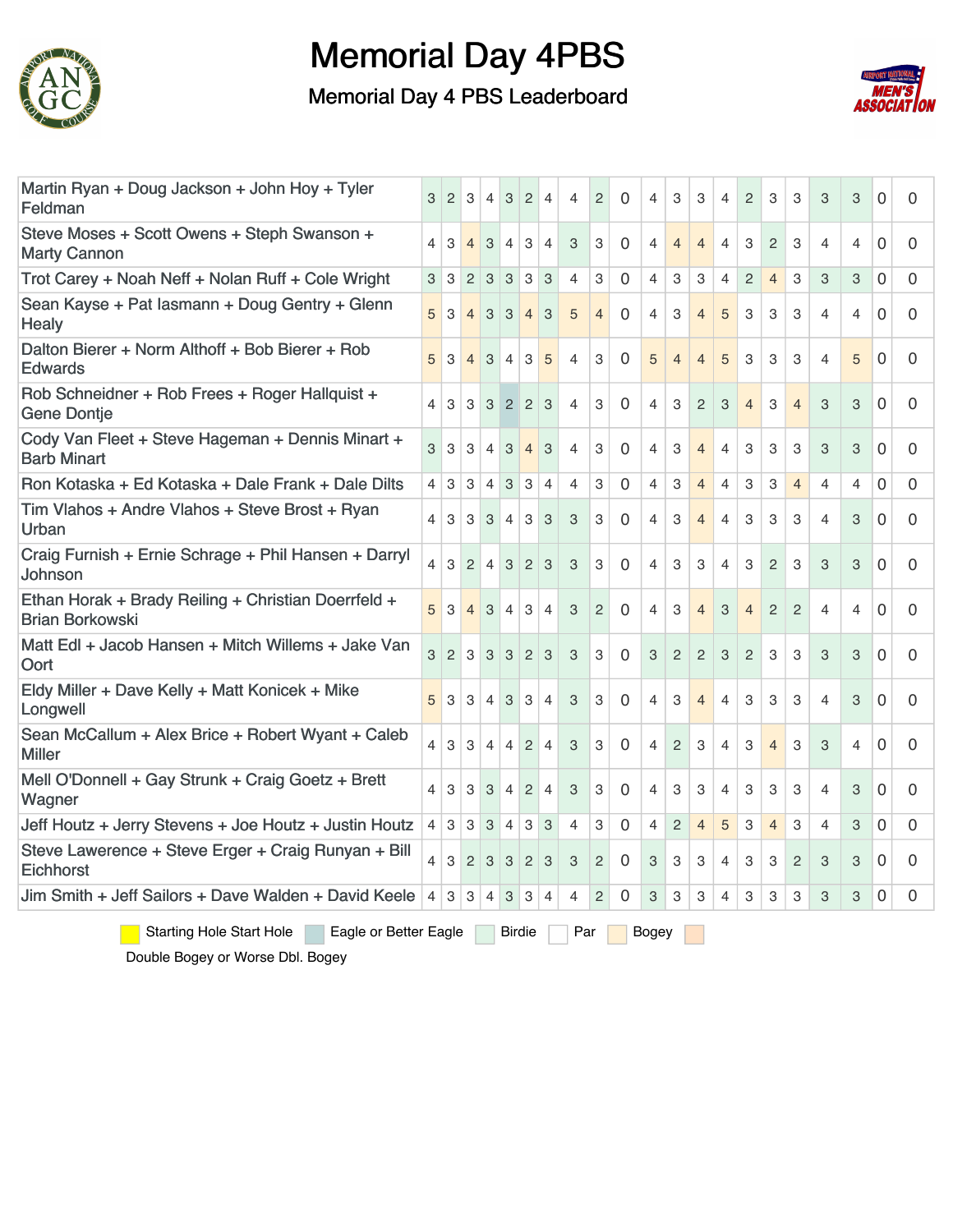

### Memorial Day 4PBS Memorial Day 4 PBS Leaderboard



#### [Mixed Skins - Mixed Skins](https://static.golfgenius.com/v2tournaments/8506376322291893067?called_from=&round_index=1)

| Foursome                              |   |                |                                                       |                                                                                                                                                                                                                               |                |     |  |                |   |          |   |             |   | <b>Skins</b>                                                                        |       |                |                | Purse          |              |                |   |   | <b>Details</b> |  |                                               |
|---------------------------------------|---|----------------|-------------------------------------------------------|-------------------------------------------------------------------------------------------------------------------------------------------------------------------------------------------------------------------------------|----------------|-----|--|----------------|---|----------|---|-------------|---|-------------------------------------------------------------------------------------|-------|----------------|----------------|----------------|--------------|----------------|---|---|----------------|--|-----------------------------------------------|
| Ivester + Johnson + Ivester + Johnson |   |                |                                                       |                                                                                                                                                                                                                               |                |     |  | 1              |   |          |   | \$46.67     |   |                                                                                     |       |                | Eagle on 18    |                |              |                |   |   |                |  |                                               |
|                                       |   |                | Hindman + Hindman + Ahee + Herman                     |                                                                                                                                                                                                                               |                |     |  |                |   |          |   |             |   | 1                                                                                   |       |                |                | \$46.67        |              |                |   |   | Birdie on 16   |  |                                               |
|                                       |   |                | Haendler + Haendler + McDade + McDade                 |                                                                                                                                                                                                                               |                |     |  |                |   |          |   |             |   | 1                                                                                   |       |                |                | \$46.67        |              |                |   |   | Birdie on 13   |  |                                               |
| Total Purse Allocated: \$140.01       |   |                |                                                       |                                                                                                                                                                                                                               |                |     |  |                |   |          |   |             |   |                                                                                     |       |                |                |                |              |                |   |   |                |  |                                               |
|                                       |   | Hole Par Score | Won                                                   | <b>Tie</b>                                                                                                                                                                                                                    |                |     |  |                |   |          |   |             |   |                                                                                     |       |                |                |                |              |                |   |   |                |  |                                               |
|                                       | 4 | 4              |                                                       |                                                                                                                                                                                                                               |                |     |  |                |   |          |   |             |   | Ivester + Johnson + Ivester + Johnson and Whitham + Shumaker + Whitham + Shumaker   |       |                |                |                |              |                |   |   |                |  |                                               |
| 2                                     | 3 | 3              |                                                       | Faulkner + Hermanson + Williams + Faulkner, Haendler + Haendler + McDade + McDade and 2                                                                                                                                       |                |     |  |                |   |          |   |             |   |                                                                                     | other |                |                |                |              |                |   |   |                |  |                                               |
| 3                                     | 3 | 3              |                                                       | Faulkner + Hermanson + Williams + Faulkner, Haendler + Haendler + McDade + McDade and 4                                                                                                                                       |                |     |  |                |   |          |   |             |   |                                                                                     | other |                |                |                |              |                |   |   |                |  |                                               |
| 4                                     | 4 | 4              |                                                       | Faulkner + Hermanson + Williams + Faulkner, Haendler + Haendler + McDade + McDade and 3                                                                                                                                       |                |     |  |                |   |          |   |             |   |                                                                                     | other |                |                |                |              |                |   |   |                |  |                                               |
| 5                                     | 4 | 3              |                                                       | Haendler + Haendler + McDade + McDade, Ivester + Johnson + Ivester + Johnson and 2 other                                                                                                                                      |                |     |  |                |   |          |   |             |   |                                                                                     |       |                |                |                |              |                |   |   |                |  |                                               |
| 6                                     | 3 | 3              |                                                       | Haendler + Haendler + McDade + McDade, Ivester + Johnson + Ivester + Johnson and 3 other                                                                                                                                      |                |     |  |                |   |          |   |             |   |                                                                                     |       |                |                |                |              |                |   |   |                |  |                                               |
| 7                                     | 4 | 4              |                                                       | Faulkner + Hermanson + Williams + Faulkner, Haendler + Haendler + McDade + McDade and 4<br>other                                                                                                                              |                |     |  |                |   |          |   |             |   |                                                                                     |       |                |                |                |              |                |   |   |                |  |                                               |
| 8                                     | 4 | 3              |                                                       | Ivester + Johnson + Ivester + Johnson and Whitham + Shumaker + Whitham + Shumaker                                                                                                                                             |                |     |  |                |   |          |   |             |   |                                                                                     |       |                |                |                |              |                |   |   |                |  |                                               |
| 9                                     | 3 | 3              |                                                       | Faulkner + Hermanson + Williams + Faulkner, Haendler + Haendler + McDade + McDade and 2<br>other                                                                                                                              |                |     |  |                |   |          |   |             |   |                                                                                     |       |                |                |                |              |                |   |   |                |  |                                               |
| 10                                    | 4 | 4              |                                                       | Faulkner + Hermanson + Williams + Faulkner, Haendler + Haendler + McDade + McDade and 4<br>other                                                                                                                              |                |     |  |                |   |          |   |             |   |                                                                                     |       |                |                |                |              |                |   |   |                |  |                                               |
| 11                                    | 3 | 3              |                                                       | Faulkner + Hermanson + Williams + Faulkner, Haendler + Haendler + McDade + McDade and 5<br>other                                                                                                                              |                |     |  |                |   |          |   |             |   |                                                                                     |       |                |                |                |              |                |   |   |                |  |                                               |
| 12                                    | 3 | 3              |                                                       |                                                                                                                                                                                                                               |                |     |  |                |   |          |   |             |   | Miller + Miller + Vagle + Vagle and Whitham + Shumaker + Whitham + Shumaker         |       |                |                |                |              |                |   |   |                |  |                                               |
| 13                                    | 4 | 3              | Haendler + Haendler + McDade +<br>McDade              |                                                                                                                                                                                                                               |                |     |  |                |   |          |   |             |   |                                                                                     |       |                |                |                |              |                |   |   |                |  |                                               |
| 14                                    | 3 | 3              |                                                       | Haendler + Haendler + McDade + McDade, Hindman + Hindman + Ahee + Herman and 3 other                                                                                                                                          |                |     |  |                |   |          |   |             |   |                                                                                     |       |                |                |                |              |                |   |   |                |  |                                               |
| 15                                    | 3 | 3              |                                                       |                                                                                                                                                                                                                               |                |     |  |                |   |          |   |             |   | Faulkner + Hermanson + Williams + Faulkner, Hindman + Hindman + Ahee + Herman and 2 | other |                |                |                |              |                |   |   |                |  |                                               |
| 16                                    | 3 | 2              | Hindman + Hindman + Ahee + Herman                     |                                                                                                                                                                                                                               |                |     |  |                |   |          |   |             |   |                                                                                     |       |                |                |                |              |                |   |   |                |  |                                               |
| 17                                    | 4 | 3              |                                                       | Faulkner + Hermanson + Williams + Faulkner, Haendler + Haendler + McDade + McDade and 3                                                                                                                                       |                |     |  |                |   |          |   |             |   |                                                                                     | other |                |                |                |              |                |   |   |                |  |                                               |
| 18                                    | 4 | 2              | Ivester + Johnson + Ivester + Johnson                 |                                                                                                                                                                                                                               |                |     |  |                |   |          |   |             |   |                                                                                     |       |                |                |                |              |                |   |   |                |  |                                               |
|                                       |   |                |                                                       |                                                                                                                                                                                                                               | 1 <sup>1</sup> | 2 3 |  | $\overline{4}$ | 5 | $6 \mid$ |   |             |   |                                                                                     |       |                |                |                |              |                |   |   |                |  | 7 8 9 0ut 10 11 12 13 14 15 16 17 18 In Total |
| Johnson                               |   |                | Mike Ivester + Brad Johnson + Kimberly Ivester + Jess | 4<br>3 <sup>1</sup><br>3<br>$\overline{4}$<br>3 <sup>5</sup><br>$\sqrt{3}$<br>3<br>$\overline{4}$                                                                                                                             |                |     |  |                |   | 4        | 0 | 4           | 3 | $\overline{4}$                                                                      | 4     | 3              | $\overline{4}$ | 3              | $\mathbf{3}$ | $^{\prime}$ 2) | 1 | 1 |                |  |                                               |
|                                       |   | George Herman  | Cassie Hindman + Keith Hindman + Donna Ahee +         | (2)<br>$\ensuremath{\mathsf{3}}$<br>5<br>5<br>$\overline{0}$<br>4<br>3<br>3<br>$\mathbf 3$<br>3<br>3<br>$\overline{4}$<br>$\overline{4}$<br>$\overline{4}$<br>$\overline{4}$<br>4<br>3<br>$\mathbf{1}$<br>$\overline{4}$<br>4 |                |     |  |                |   |          |   |             |   |                                                                                     |       |                |                |                |              |                |   |   |                |  |                                               |
| <b>Mary McDade</b>                    |   |                | Rik Haendler + Brenda Haendler + John McDade +        | 5<br>3<br>З<br>3<br>$\overline{4}$<br>3<br>$\overline{4}$                                                                                                                                                                     |                |     |  |                |   | 4        | 3 | $\mathbf 0$ | 4 | 3                                                                                   | 4     | $\binom{3}{ }$ | 3              | $\overline{4}$ | З            | 3              | 3 | 1 |                |  |                                               |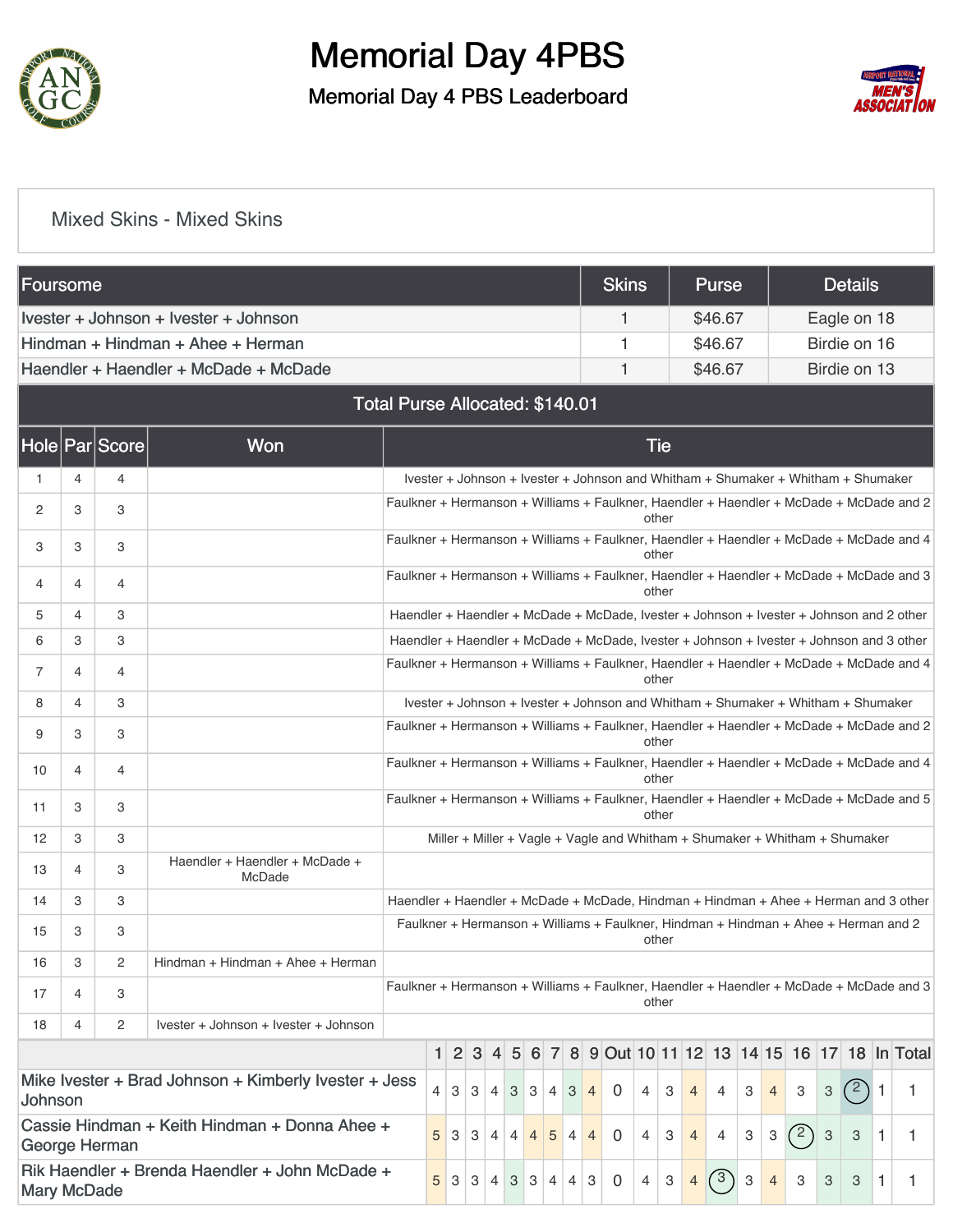

Memorial Day 4 PBS Leaderboard



| Jace Whitham + Brock Whitham + Jayden Shumaker +<br><b>Amy Miller</b>                     |  |  |  |  |  |  |  |  |                     | $5$ 4 3 5 3 3 4 4 4 0 4 3 4 4 5 3           |                |              |   |                 |                |                         |                   | $\overline{4}$ |               |          |  |
|-------------------------------------------------------------------------------------------|--|--|--|--|--|--|--|--|---------------------|---------------------------------------------|----------------|--------------|---|-----------------|----------------|-------------------------|-------------------|----------------|---------------|----------|--|
| David Whitham + Chad Shumaker + Christy Whitham +<br>Lisa Shumaker                        |  |  |  |  |  |  |  |  |                     | $4$ $3$ $3$ $4$ $3$ $3$ $4$ $3$ $3$ 0 6 3 3 |                |              |   | 4               |                |                         | $3 \mid 3 \mid 3$ | $\mathbf{3}$   | $\mathcal{S}$ |          |  |
| Rod Faulkner + Laura Hermanson + Keton Williams +<br><b>Bryanna Faulkner</b>              |  |  |  |  |  |  |  |  |                     | 6 3 3 4 5 4 4 3 0                           |                | 4 3          |   | $4 \mid 5 \mid$ |                | $\vert 4 \vert 3 \vert$ | $\overline{4}$    | $\mathcal{S}$  | 3             |          |  |
| Bob Miller + Linda Miller + David Vagle + Pam Vagle                                       |  |  |  |  |  |  |  |  | $5$ 4 4 5 4 3 4 5 3 | $\Omega$                                    | $\overline{4}$ | $\mathbf{3}$ | 3 | $\overline{4}$  | 3 <sup>1</sup> | 3                       | $\mathbf{3}$      | $\overline{4}$ | 3             | $\Omega$ |  |
| <b>Starting Hole Start Hole</b><br>Eagle or Better Eagle<br><b>Birdie</b><br>Par<br>Bogey |  |  |  |  |  |  |  |  |                     |                                             |                |              |   |                 |                |                         |                   |                |               |          |  |

Double Bogey or Worse Dbl. Bogey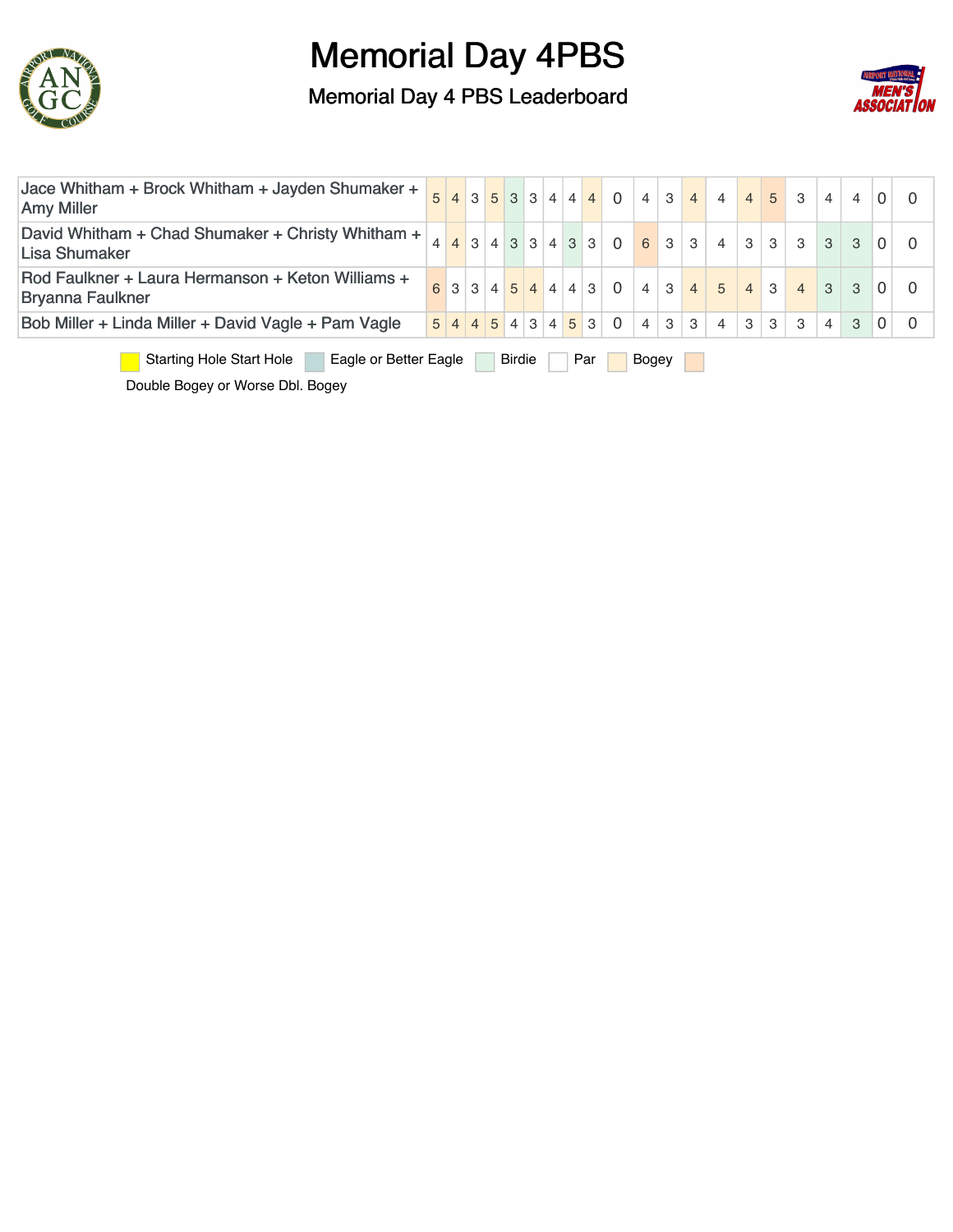

Memorial Day 4 PBS Leaderboard



| Closest to the Pin #2 |                                |                                |         |                |  |  |  |  |  |
|-----------------------|--------------------------------|--------------------------------|---------|----------------|--|--|--|--|--|
| Pos.                  | Player                         |                                | Purse   | <b>Details</b> |  |  |  |  |  |
| $\mathbf{1}$          | <b>Tyler Melehert</b>          |                                | \$10.00 |                |  |  |  |  |  |
|                       | Total Purse Allocated: \$10.00 |                                |         |                |  |  |  |  |  |
|                       | Closest to the Pin #16         |                                |         |                |  |  |  |  |  |
| Pos.                  | Player                         |                                | Purse   | <b>Details</b> |  |  |  |  |  |
| 1                     | Deb Long                       |                                | \$10.00 |                |  |  |  |  |  |
|                       |                                | Total Purse Allocated: \$10.00 |         |                |  |  |  |  |  |
| Longest Drive Men #1  |                                |                                |         |                |  |  |  |  |  |
| Pos.                  | Player                         |                                | Purse   | <b>Details</b> |  |  |  |  |  |

|                                | Jacob Hansen_ | \$10.00 |  |  |  |  |  |  |  |
|--------------------------------|---------------|---------|--|--|--|--|--|--|--|
| Total Purse Allocated: \$10.00 |               |         |  |  |  |  |  |  |  |

#### [Longest Drive Women #10](https://static.golfgenius.com/v2tournaments/8506378833539138383?called_from=&round_index=1)

| Pos.                           | Player       | <b>Purse</b> | <b>Details</b> |  |  |  |  |  |  |  |
|--------------------------------|--------------|--------------|----------------|--|--|--|--|--|--|--|
|                                | Jody Newhaus | \$10.00      |                |  |  |  |  |  |  |  |
| Total Purse Allocated: \$10.00 |              |              |                |  |  |  |  |  |  |  |

#### [Longest Putt #8](https://static.golfgenius.com/v2tournaments/8506379162875888464?called_from=&round_index=1)

| Pos.                           | Player         | <b>Purse</b> | <b>Details</b> |  |  |  |  |  |
|--------------------------------|----------------|--------------|----------------|--|--|--|--|--|
|                                | Kathy Mazzacco | \$10.00      |                |  |  |  |  |  |
| Total Purse Allocated: \$10.00 |                |              |                |  |  |  |  |  |